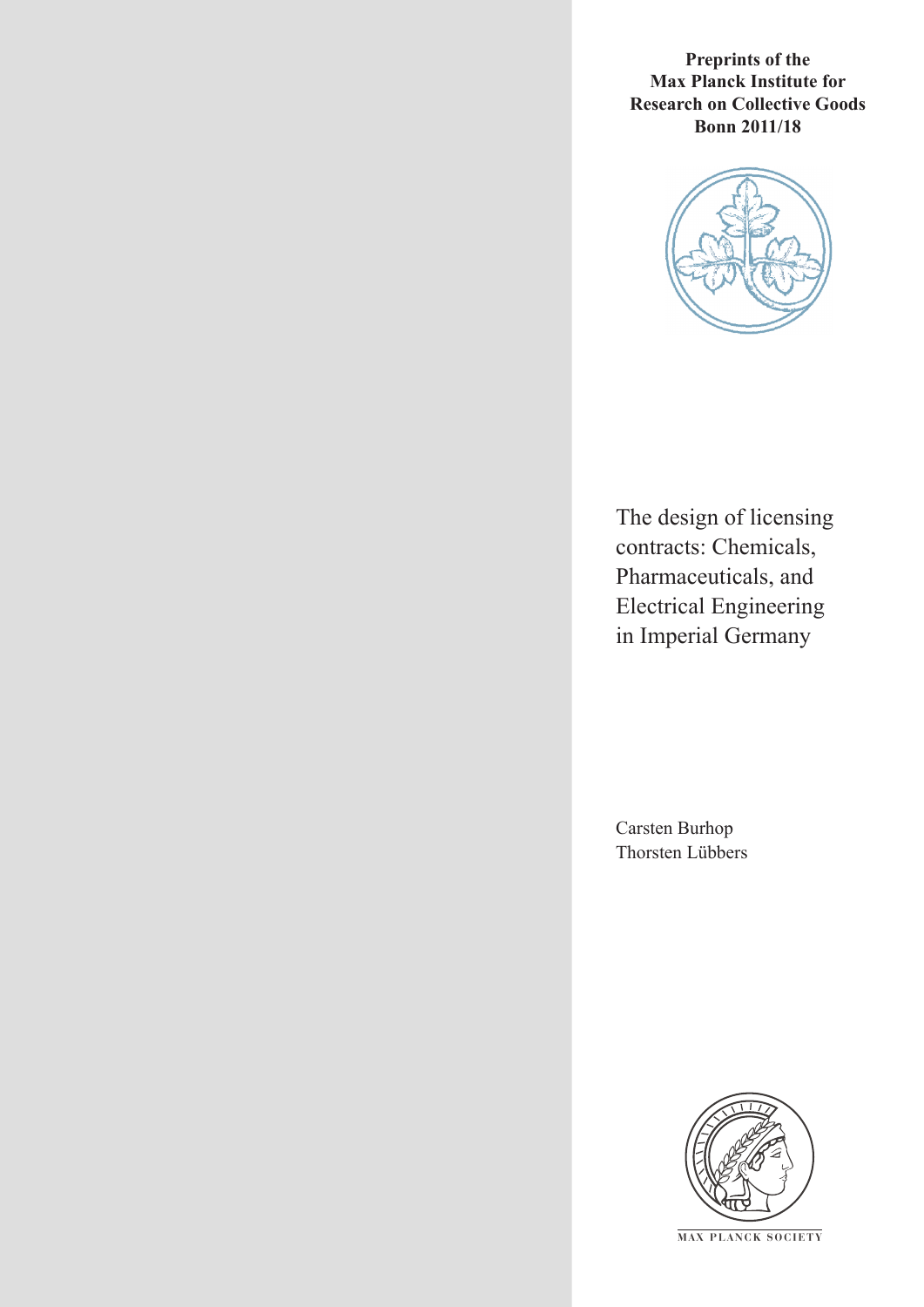

# **The design of licensing contracts: Chemicals, Pharmaceuticals, and Electrical Engineering in Imperial Germany**

Carsten Burhop / Thorsten Lübbers

July 2011

Max Planck Institute for Research on Collective Goods, Kurt-Schumacher-Str. 10, D-53113 Bonn http://www.coll.mpg.de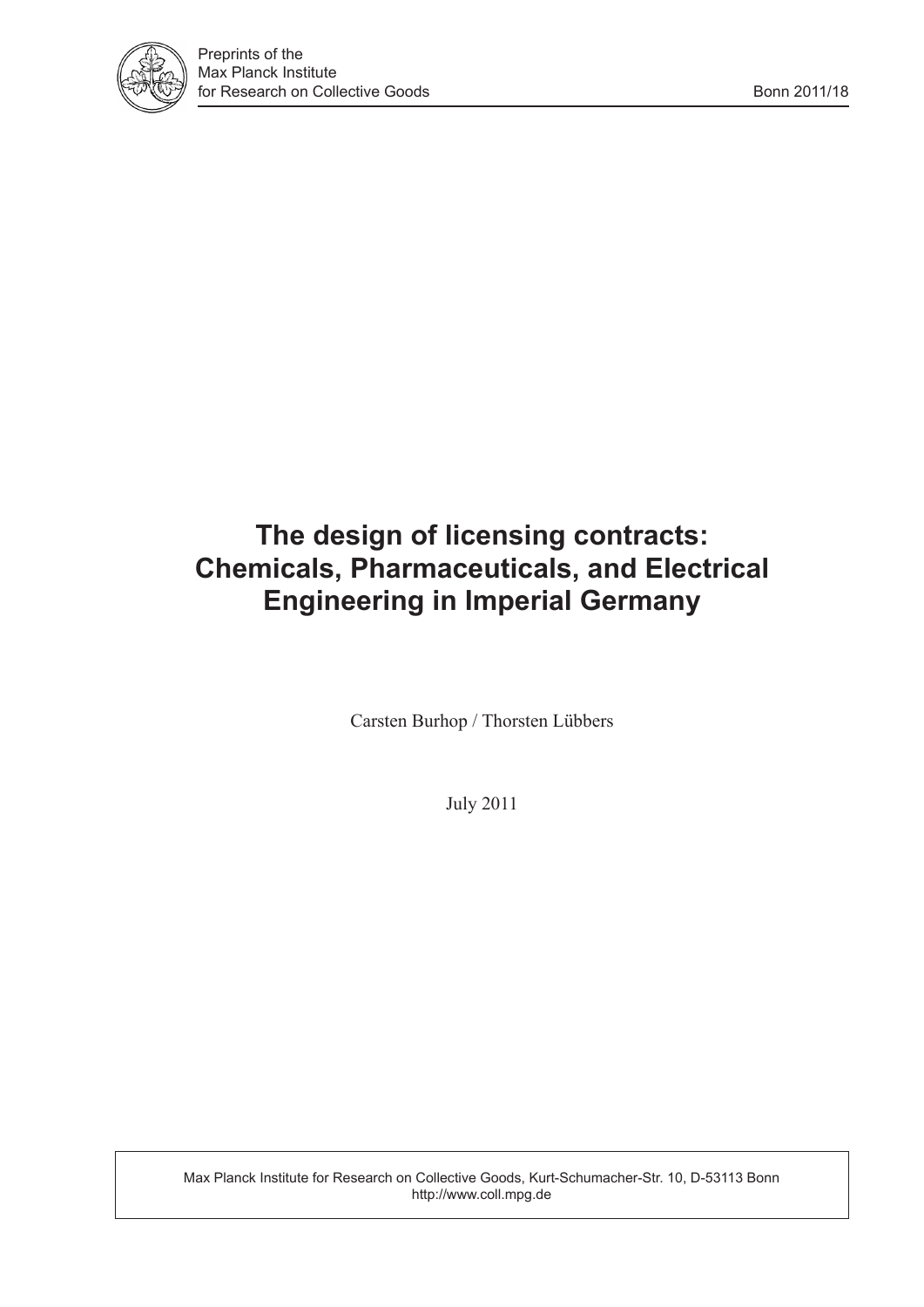# **The design of licensing contracts: Chemicals, Pharmaceuticals, and Electrical Engineering in Imperial Germany**<sup>∗</sup>

**by** 

### **Carsten Burhop‡ and Thorsten Lübbers†**

#### **Abstract**

We investigate a sample of 180 technology licensing contracts closed by German chemical, pharmaceutical, and electrical engineering companies between 1880 and 1913. Our empirical results suggest that strategic behaviour seems to be relevant for the design of licensing contracts, whereas inventor moral hazard and risk aversion of licensor or licensee seem to be irrelevant. Moreover, our results suggest that uncertainty regarding the profitability of licensed technology influenced the design of licensing contracts. More specifically, profit sharing agreements or producer milestones were typically included into licensing contracts.

*JEL-Classification:* N83, O32, L14

-

*Keywords:* Economic History; Germany; pre-1913; Licensing contracts; Technology transfer

We would like to thank Christoph Engel, seminar participants in Bonn, Bochum, Hanover, Yale and two anonymous referees for many helpful comments. Moreover, we would like to thank the staff of the corporate archives of BASF, Bayer, Merck, and Siemens, the staff of Histocom (Hoechst archive) and of Deutsches Technikmuseum Berlin (AEG archive). Brian Cooper substantially improved the writing of the paper. Financial support of the Deutsche Forschungsgemeinschaft is gratefully acknowledged.

<sup>‡</sup> Max-Planck-Institut zur Erforschung von Gemeinschaftsgütern & Universität Köln

<sup>†</sup> Max-Planck-Institut zur Erforschung von Gemeinschaftsgütern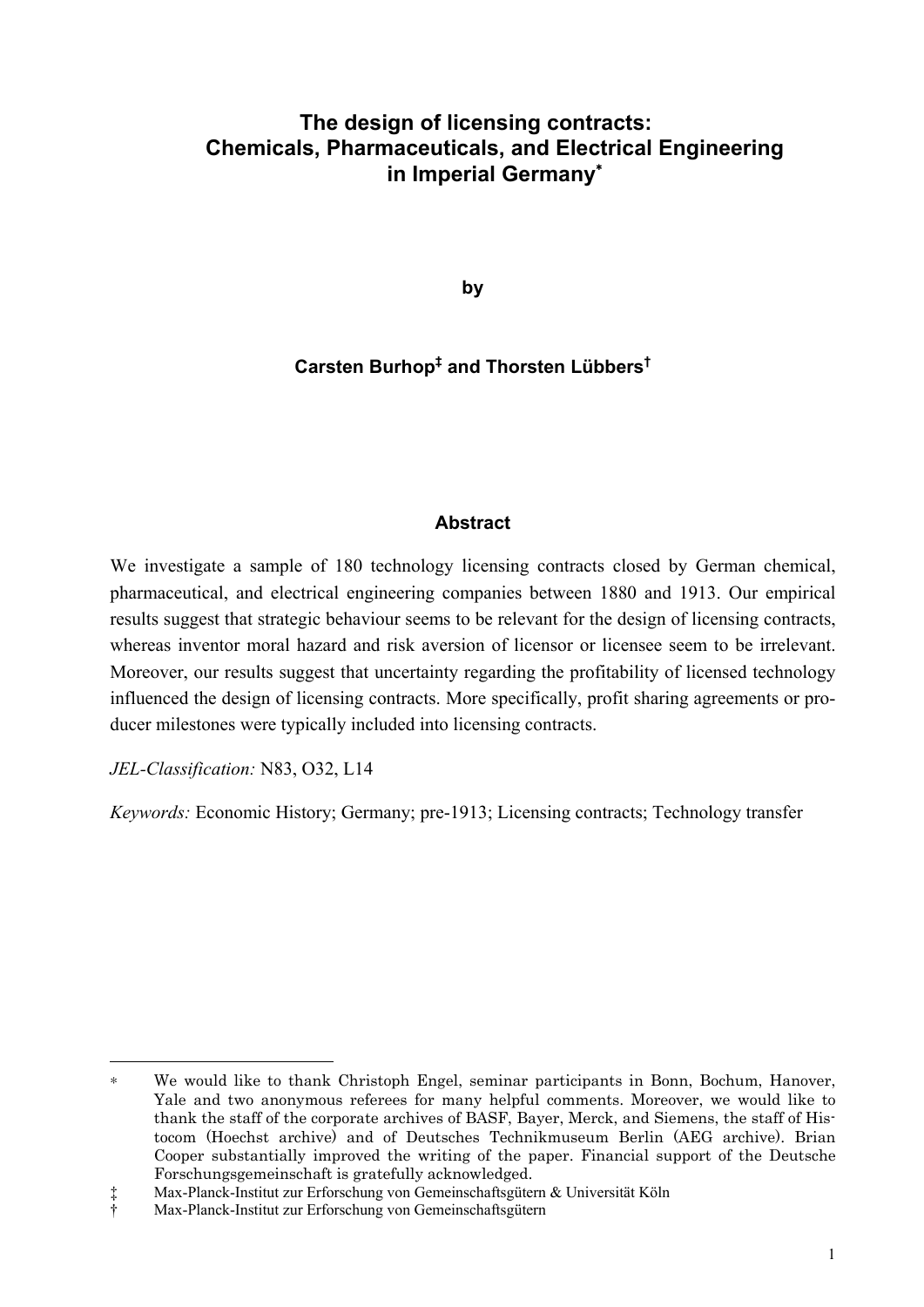## **I. Introduction**

Today, licenses are a common instrument of the owners of patents to make their innovation accessible to other users. This is, in general, good for users as well as innovators, since it generates profits and license fees for licensor and licensee. Consequently, many innovators share their patents via licensing contracts: In a survey of U.S. patent holders, nearly 18 percent of all patents in the respondents' patent portfolio were licensed (Scotchmer, 2006: 161). Moreover, about 20 percent of the foreign direct investment income of U.S. multinational companies is currently generated from technology licensing agreements (Vishwasrao, 2007).

Prospering markets for technology are not a recent phenomenon. They already existed in the U.S. during the mid-19<sup>th</sup> century facilitating the transfer of patents from individual inventors to firms. In particular, Lamoreaux and Sokoloff (1999, 2001) demonstrate that a large fraction of U.S. patents were fully or partially assigned by the inventor. During the 1870s, inventors commercialised their ideas themselves, but often granted geographically bounded licenses to producers in distant regions. At the turn of the century, innovation and commercialisation were increasingly separated activities and inventors sold or licensed their patents to firms. The use of licenses to commercialise innovations is also highlighted by Khan and Sokoloff (1993) and by Lamoreaux and Sokoloff (2000), who describe some of the licensing contracts closed by America's great inventors during the  $19<sup>th</sup>$ -century and the means of technology transfer in the American glass industry in the late  $19<sup>th</sup>$ - and early  $20<sup>th</sup>$ -century, respectively. The processes culminated with the outsourcing of research tasks and close collaboration between in-house researchers and specialised free-standing research laboratories (Mowery, 1983).

Patent assignments and licensing contracts were also used in Germany since the late 19<sup>th</sup> century. Burhop (2010) shows that 8.3 percent of all patents issued in Germany between the 1880s and World War I were transferred. Beyond such aggregate data, case studies of innovation procurement of German chemical and pharmaceutical companies at the turn of the  $20<sup>th</sup>$  century suggest a significant flow from outside inventions into new products. For example, Wimmer (1994) and Burhop (2009) illustrate that professionally managed in-house pharmaceutical product development was constricted to Bayer, whereas Hoechst and Merck procured new products from universities and free-lance inventors and only improved the production process in-house. Furthermore, Burhop (2009) shows that Hoechst, Merck, BASF, and Bayer acquired a large number of patents on the technology market. Between 1891 and 1913, these firms developed close to 5,000 patents in-house and acquired about 150 patents on the market. This seems to be a small number, but most of the external inventions were very valuable. For example, the ten most successful drugs sold by Merck between 1891 and 1918 were all invented by outside inventors. For Hoechst, Wimmer (1994: 183) demonstrates a similar relevance of outside inventors: 21 out of 24 bestselling drugs were procured from outsiders. In addition, Wimmer (1994) and Burhop (2009) show that most patents granted to Hoechst and Merck were patents improving an outside acquired technology.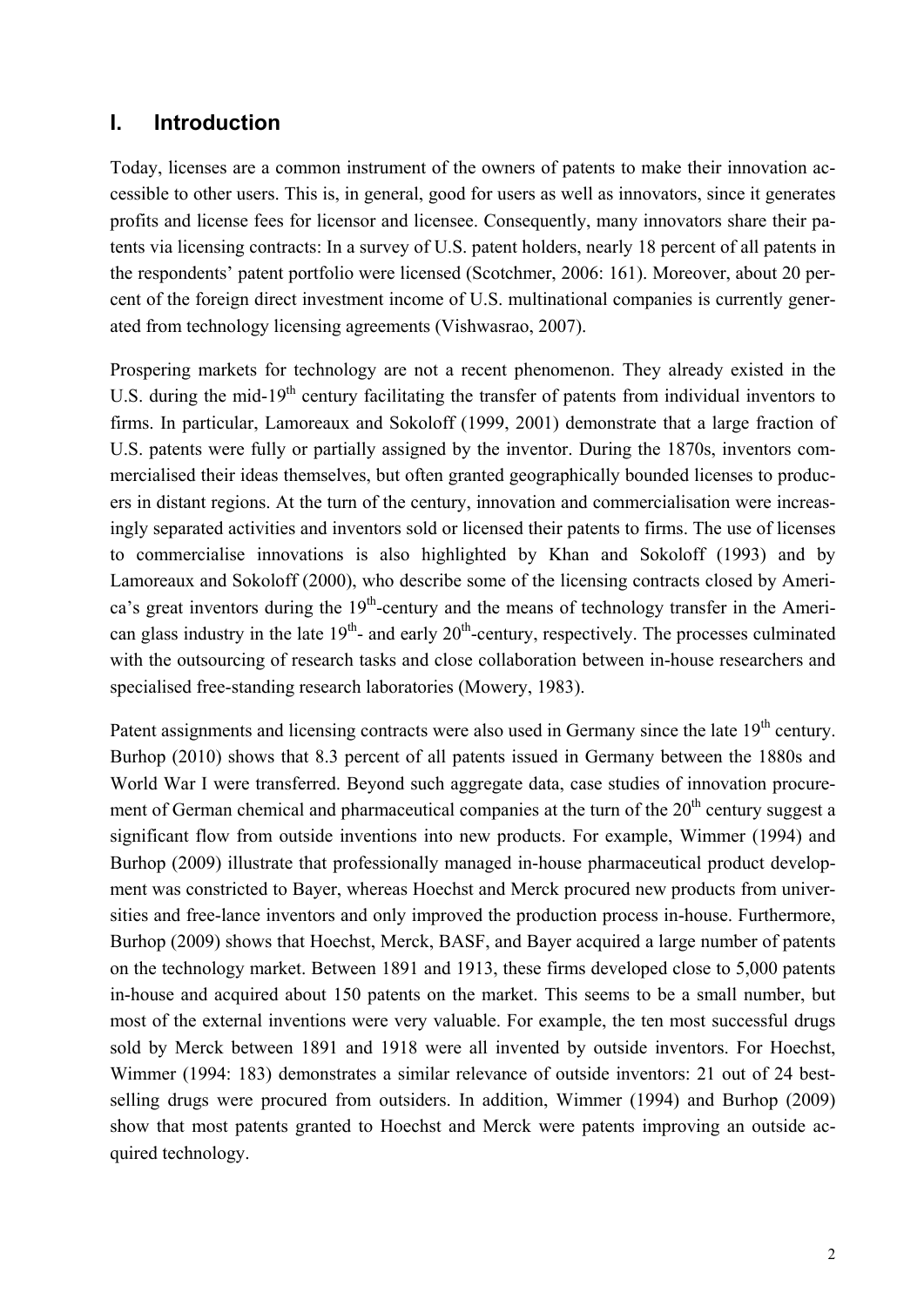So far, no comprehensive historical study on the licensing activity and the design of licensing contracts of German companies is available. Only some evidence from studies that focus on either the research activities or the general history of specific companies exists. In his study on the synthetic dye research programmes of BASF and Hoechst, Reinhardt (1997) gives a detailed account of the companies' cooperation with individual researchers. In addition, he briefly mentions licensing agreements that BASF and Hoechst closed with other companies. For the pharmaceutical research activities of Bayer, Hoechst, and Merck, Wimmer (1994) provides details about these companies' cooperation with individual researchers, too. Furthermore, he also investigates in depth several licensing contracts with companies. Some information on both, licensing contracts with companies and the cooperation with individual researchers is available in Abelshauser's (2002) monograph on the corporate history of BASF, Burhop's (2009) article on Merck, Reinhardt's (1995) work on pharmaceutical research at BASF, and Reinhardt and Travis' (2000) study on Heinrich Caro, BASF's head of research. Finally, Pohl (1988) and Strunk (2000) as well as Feldenkirchen (2003) and Weiher and Goetzler (1981) here and there refer to licensing contracts closed by the electrical engineering firms AEG and Siemens, but hardly ever offer detailed information on the agreements. Thus, a number of case studies are available. However, they lack a common structure, making comparison and analysis in light of theory difficult.<sup>1</sup>

Economic theory has produced scores of models explaining licensing activity and the optimal structure of contracts. The typical model starts with the assumption that a licensing market exists2 and that contracts are structured around a fixed fee and a per-unit royalty to address strategic concerns of the licensor regarding the product market behaviour of the licensee (see, e.g., the seminal model by Gallini and Wright, 1992). More recently, theorists focus on issues like uncertainty, risk aversion, and moral hazard. Section III of this paper give a short review of key licensing models.

Our empirical results, presented in Sections IV and V, based on 180 licensing contracts closed in Germany's chemical, pharmaceutical, and electrical engineering industries between 1880 and 1913, suggest that strategic behaviour seems to be relevant for the design of licensing contracts, whereas inventor moral hazard and risk aversion of licensor or licensee seem to be hardly relevant. Moreover, our results suggest that uncertainty regarding the profitability of licensed technology influenced the design of licensing contracts. More specifically, profit sharing agreements or producer milestones were typically included into licensing contracts. Beyond our contribution to economic history, we thus contribute to the empirical industrial organization literature. Most empirical studies investigating licensing contracts do not contain much information about the details of the contracts. The main reason for this gap is that the licensing agreements are private contracts, which are unobservable to the researcher most of the time. For example, less than ten percent of licensors sent the questionnaire back in one of the most comprehensive studies of licensing contracts (Brousseau et al., 2007). Consequently, econometric investigations of licensing

<sup>1</sup> In a recent contribution, Lübbers (2009) analyzed cross-licensing agreements and thereby complements our paper, which base exclusively on one-way licensing agreements.

<sup>2</sup> See, e.g., Arora et al., 2007, for a general discussion of the problems related to the existence of technology markets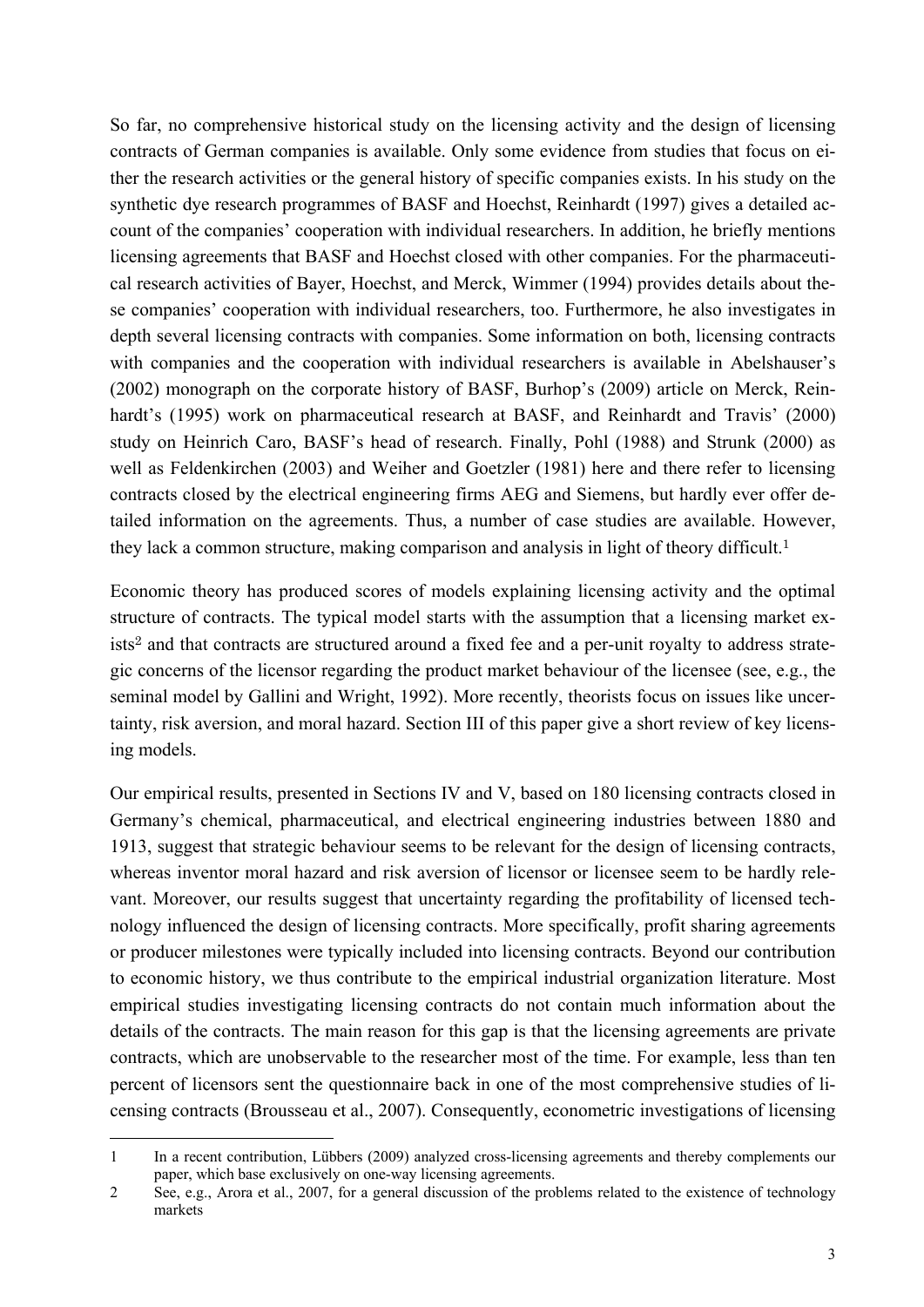behaviour often employ binary choice variables indicating if a licensing contract was closed (or not) as dependent variable and a set of observable firm- or industry-specific variables as explanatory variables (Anand and Khanna, 2000). Starting with the work by Mendi (2005) and Vishwasrao (2007), researchers evaluated official forms filled by the licensees of cross-country licensing agreements to evaluate the content of licensing contracts. The official forms, however, do not contain the original licensing contract, but only some binary coded information of interest to the government. More recently, Sakakibara (2010) evaluated a sample of licensing contracts closed by Japanese firms during the late 1990s and early 2000s.

# **II. Historical background**

-

During the second half of the  $19<sup>th</sup>$  century, Germany was transformed from a rural economy to one of the leading industrialised countries in the world. Between 1851 and 1913, the real net national product (NNP) increased by almost 2.5 per cent per annum (Burhop and Wolff, 2005). At the same time, the share of the agrarian sector in the German workforce decreased at the expense of the industrial sector (Pierenkemper and Tilly, 2004, 18-21). The leading sectors in the early years of Germany's industrialisation were transportation (i.e., railways) and also, to a smaller extent, iron and steel production as well as mining. Then, from the 1870s onwards, in an accelerating process that is often referred to as the 'Second Industrial Revolution', two other sectors gained ever greater importance: the chemical industry and electrical engineering.

The growth of the chemical industry was, first of all, fuelled by advances in the fabrication of synthetic dyes from coal tar. Later on, pharmaceutical innovations and breakthroughs in inorganic chemistry became almost equally important.3 Between 1891 and 1913, the output of the chemical sector increased by an annual rate of 6.4 per cent (Hoffmann, 1965, 361-362). The growth rate of electrical engineering was even more impressive: Total sales in the sector grew on average by more than 16 percent annually during the same period (Schulz-Hanßen, 1970, 29-31). The major factor behind this impressive growth was the introduction of electrical energy and its utilisation in a wide area of applications, such as transportation, lightning, and power generation.<sup>4</sup>

The Second Industrial Revolution can also be understood by looking at patenting activity. By investigating long-living patents (i.e., patents in force for at least ten years), Streb et al. (2006) identify four major technology booms between 1877 and 1918. The first boom occurred between 1877 and 1886. It is labelled "railway wave", since most valuable patents were used in this industry. The second and the third boom (1887 to 1896 and 1897 to 1902) were shaped by the chemical industry and are labelled the "dye wave" and the "chemical wave", respectively. The final boom, which lasted from 1903 up to the end of the First World War, is identified as the "wave of electrical engineering".

<sup>3</sup> On the development of the chemical industry in Germany, Europe, and the USA, see Beer (1959); Haber (1958); Homburg, Travis, and Schröter (1998).

<sup>4</sup> On the development of electrical engineering, see the literature on the two major companies, AEG (Pohl, 1988; Strunk, 2000) and Siemens (Feldenkirchen, 2003; Kocka, 1969).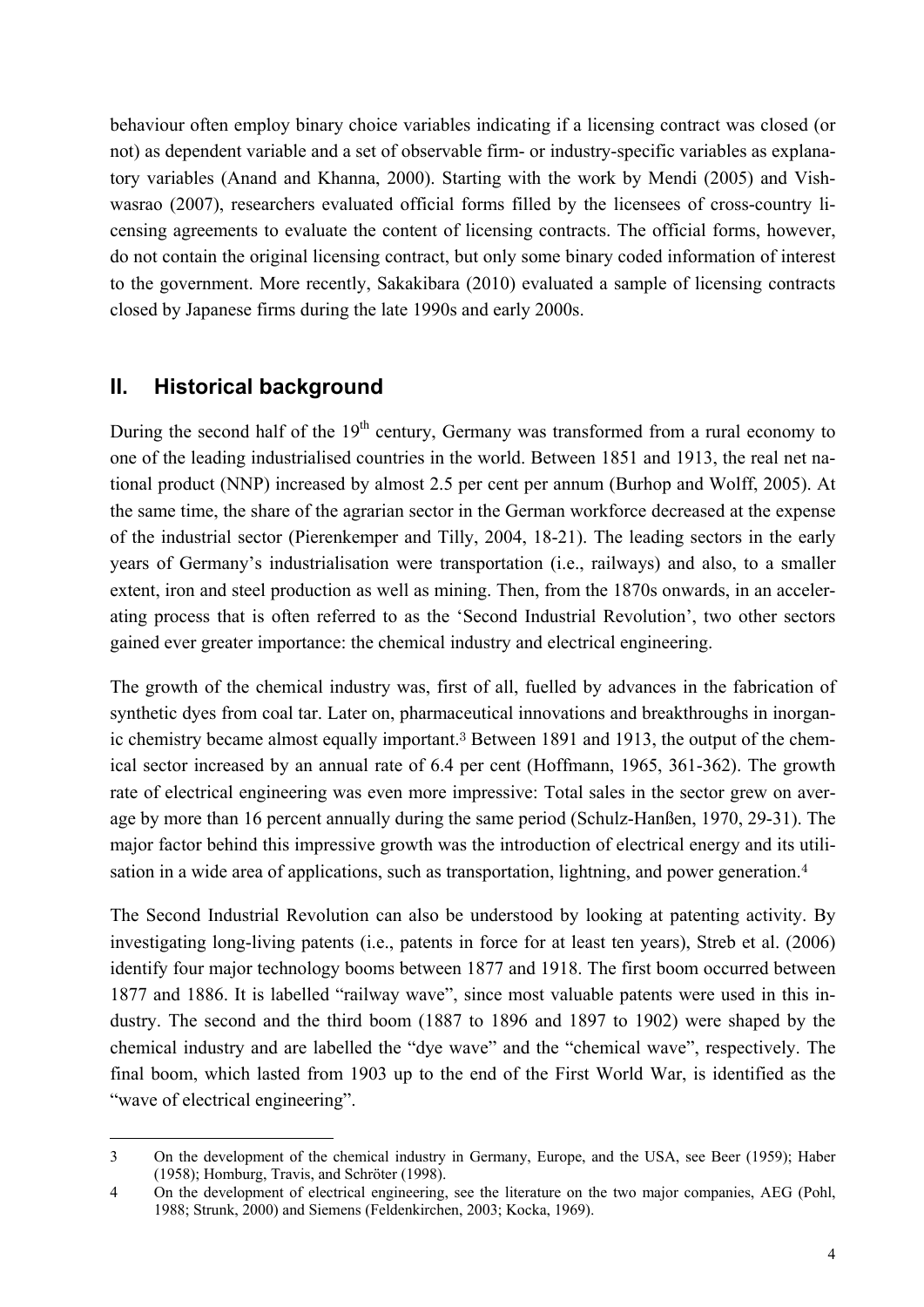Apart from the impressive quantitative changes, an important qualitative innovation took place during the late  $19<sup>th</sup>$  and early  $20<sup>th</sup>$  century: the incorporation of science into industrial production and the industrialisation of scientific research. Beginning in the 1870s, the companies from the chemical industry made increasing use of the abundant reservoir of scientifically trained chemists: at first, by deepening their cooperation with universities and other external research facilities;5 then, in a next step, by the internalisation of scientific research. The major companies from the chemical industry – BASF, Bayer, and Hoechst – hired an ever-growing number of university-trained scientists between the late 1870s and early 1890s and founded central research laboratories (Homburg, 1992). Electrical engineering profited from the translation of engineering from a practically orientated occupation to a scientific discipline that was taught at universities and other institutions of higher education (König, 1996). In addition, and as a result of this development, the companies from this sector also increased their research staff. However, the internalisation of scientific research was not conducted on the same scale and with the same rigour as in the chemical industry.<sup>6</sup>

Apart from substantial investment in universities and other research facilities, an important political contribution to the emergence of the knowledge-based economy was the enactment of the first federal German patent law in 1877. In the preceding years, a patchwork of numerous patent legislations existed in the individual German states, and in many cases, the state authorities regarded patents as privileges rather than as rights.7 The first federal patent law of 1877 included some stipulations that supported the interest of industrial companies vis-à-vis individual inventors. At first, a patent did not necessarily belong to the inventor, but was granted to the person or institution who registered it at the patent office.8 This stipulation allowed companies to apply for patents of inventions made by their employees in the companies' names. Thus, it facilitated their research activities based on division of labour.9 Second, a patented invention had to be worked. If the patentee did not do so herself or licensed the patent, the protection could disappear after three years. In effect, this stipulation favoured companies over individual inventors, as individuals were usually unable to produce an invention themselves. Furthermore, the duty to use a patent hindered strategic patenting behaviour aimed at the blockade of market entrants, because companies could not apply for a wide range of patents in one line of business without being able or willing to use all the property rights. Third, all patent applications were made subject to a thorough pre-examination by the German patent office, which had to judge whether the application really constituted a patentable invention (Seckelmann, 2006, 257-260). This stipulation

<sup>-</sup>5 There are numerous studies on the linkage between the state, universities, and the chemical industry. See, e.g., Borscheid (1976), Murmann (2006), and Wetzel (1991).

<sup>6</sup> Siemens had not created a central research laboratory until the beginning of the 1920s. However, this does not mean that that no research took place within the company, but that it was decentralised in diffferent departments and various small laboratories. On the development of research at Siemens, see Erker (1990), Hack (1998: 109-118), Trendelenburg (1975: 1-50), and Schubert (1987). A comprehensive study on the organisation of research at AEG is not available.

<sup>7</sup> For the history of the patent laws of different German territories, see Heggen (1975), Seckelmann (2006, 57- 106).

<sup>8</sup> The patent law of 1877 and the revised version of 1891 are printed in Seckelmann (2006, 427-436, 440-451).

<sup>9</sup> The emerging moral hazard problem inside the firm was solved by closing incentive contracts with the employed scientists (Burhop and Lübbers, 2010).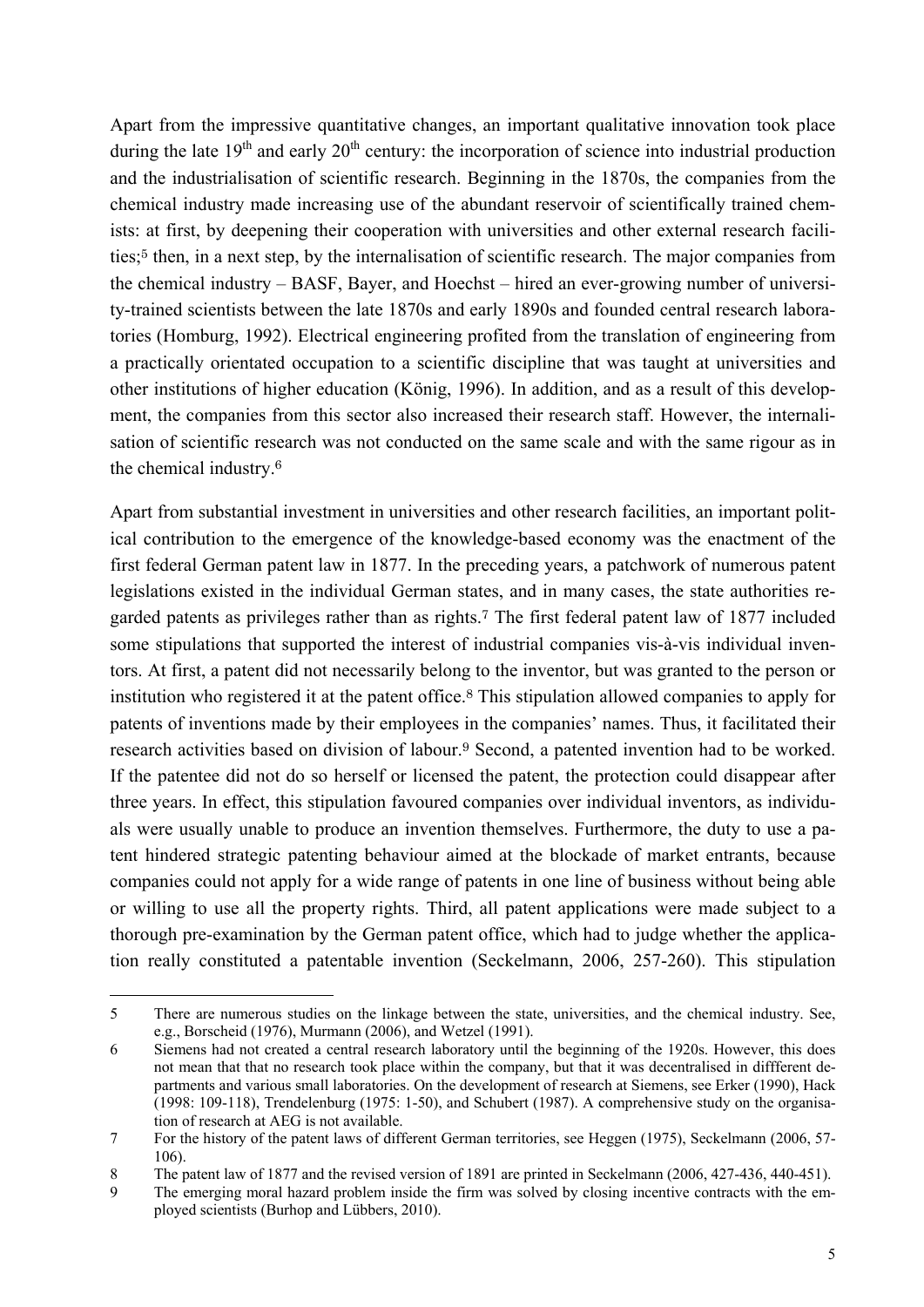again hindered the blockade of actual or potential competitors, as it also reduced the possibility of extensive patenting. Finally, the patent fees that had to be paid annually in order to uphold a patent for another year were designed progressively.10 These again favoured companies over individual inventors, as the latter might in many cases not have been able to pay the renewal fees. Moreover the high renewal fees also hindered excessive patenting activity and a blockade of technological progress, as a patent owner would uphold meaningful and valuable patents only.

For the emergence of the market for technology licenses, some of the above-mentioned peculiarities of the German patent law proved beneficial: The compulsory working of a patent and the progressive nature of the renewal fee must have substantially increased the willingness of individual inventors – and also of firms – to share their findings with industrial partners, as they would have been unable to exploit them themselves. Moreover, the in-depth pre-examination by the patent office increased potential licensees' willingness to pay, as it made it less likely that a patent would be successfully attacked by litigation once it was granted.<sup>11</sup>

# **III. Theory**

-

The theoretical literature about the optimal design of technology licensing contracts is quite advanced and far ahead of empirical contributions. Early papers investigate strategic considerations of an innovative firm to license a new technology to a competing firm. More recently, extensions and variations of classical licensing models consider risk-aversion, moral hazard, and uncertainty. In general, the models yield partly conflicting results regarding the optimal contract structure. Thus, depending on the model, the optimal contract can contain a fixed upfront payment, fixed annual payments, or payments if certain milestones are reached, per-unit royalties, turnover or profit shares.

It is important to note that per-unit royalties and turnover sharing agreements typically imply deadweight losses, whereas milestones, fixed payments, and profit shares do not affect aggregate welfare. For example, if a technology is licensed to only one producer, this monopolist maximises his profit if marginal revenues equal marginal costs. A per-unit royalty obviously affects the cost function – marginal costs are higher, the optimal output therefore lower. In a similar way, a turnover sharing agreement affects the revenue function. Thus, this type of contract also induces a deadweight loss. In contrast, profit sharing agreements neither affect the revenue nor the cost function. Moreover, any kind of fixed transfer (upfront, annually, milestone) does not influence the first order conditions. Thus, profit sharing agreements and any kind of fixed payments do not induce deadweight losses. Yet, profit sharing agreements are often difficult to enforce since the profits stemming from one specific licensing agreement have to be calculated. Thus, relatively

<sup>10</sup> The fee was 50 Mark for the first and 50 Mark for the second year. Afterwards, the fee increased by 50 Mark each year. If a patentee wanted to uphold a patent for the maximum period of 15 years, he thus had to pay 700 Mark in the last year and 5,300 Mark in total. This compares to an annual per capita income of about 800 Mark in 1913.

<sup>11</sup> Secure property rights were also highlighted by Khan (1995) and Khan and Sokoloff (2004) as relevant for the emergence of the U.S. market for patent assignments and technology licenses.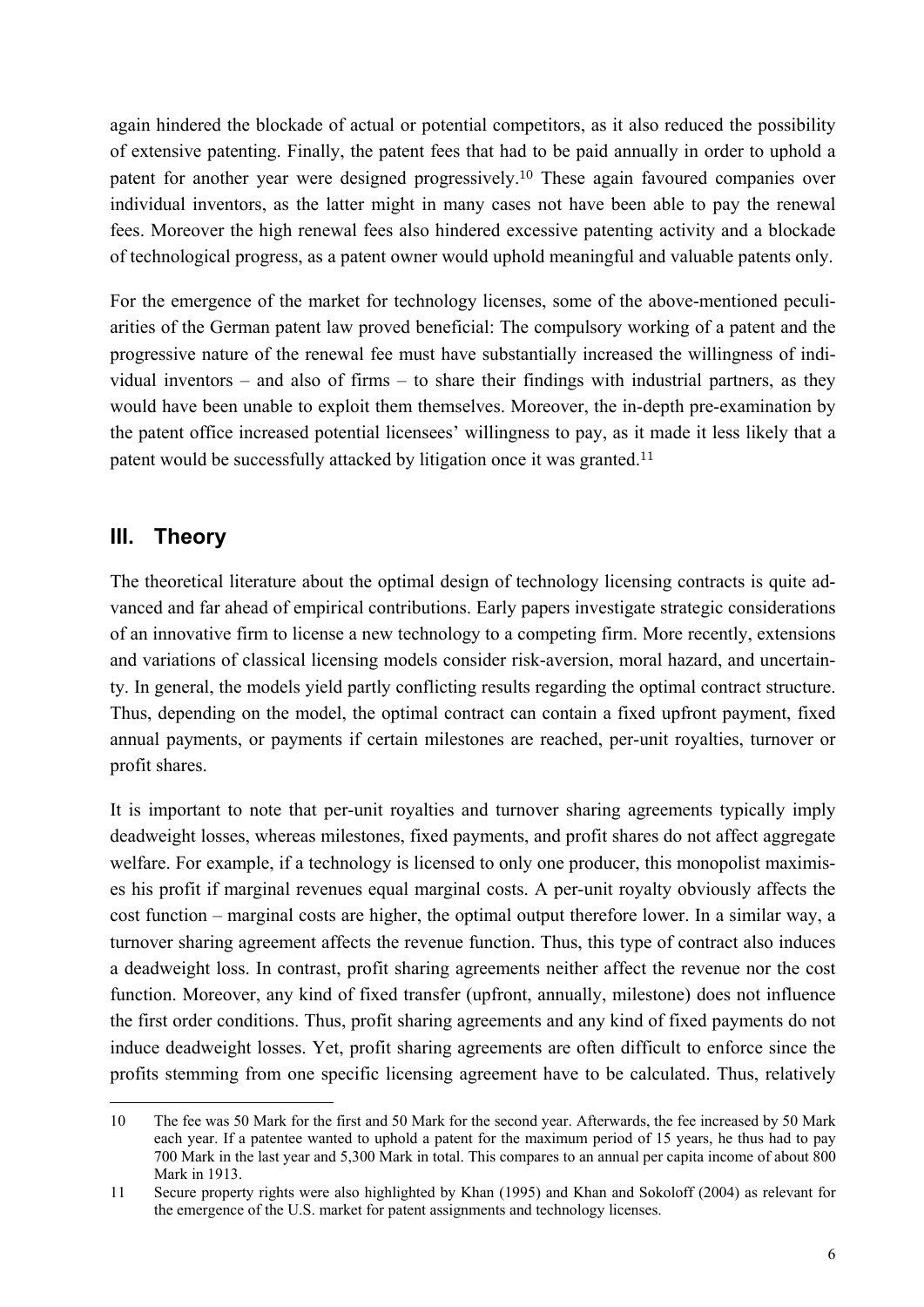high monitoring and enforcement costs of profit sharing agreements make milestones an attractive contractual choice.

Early licensing models focus on strategic considerations of an innovative and simultaneously producing firm licensing a technology to a competing firm. In such a case, per-unit royalties or turnover shares can be used to influence the marginal costs of the licensee and thereby the licensor controls the optimal output of the licensee. Thus, strategic considerations of the licensor result into a contract which maximizes the income of the licensor, but which is inefficient from an aggregate welfare perspective. In addition, a fixed fee helps that the participation constraints of licensor and licensee are satisfied, i.e. that a licensing contract is signed at all. Moreover, if future profits are known ex ante, the present value of royalties can be calculated and transformed into a fixed upfront payment. Thus, contracts containing only a fixed upfront payment can be optimal under certain circumstances (Katz and Shapiro, 1985; Shapiro, 1985; Kamien and Tauman, 1986; Wang, 1998).

An important extension of this classical set-up is the model proposed by Bousquet et al. (1998). They consider a world with uncertainty for all parties regarding the amount of cost savings realized using an innovation or the profits generated producing a new product. Moreover, they assume a risk-averse licensee, whereas the licensor is risk-neutral.<sup>12</sup> Under cost uncertainty and with a risk-averse licensee, per-unit royalties can increase aggregate utility, since the insurance effect of a royalty can overcompensate for the output distortion induced by the per-unit royalty. A risk-averse firm gets higher utility from a low, but save payment compared to a potentially high, but risky payment. A similar result holds in case of demand uncertainty. Again, a riskaverse licensee has a preference for insurance. In case of demand uncertainty, Bousquet et al. (1998) show that the best licensing contract is a turnover sharing agreement combined with a per-unit royalty or a turnover sharing agreement combined with a non-negative fixed fee. In sum, the type of innovation can substantially affect optimal contract design in case of uncertainty and risk-averse licensees.

The effect of moral hazard on the design of optimal licensing contracts has been investigated by Jensen and Thursby (2001). They start from the assumption that an external, risk-neutral innovator licenses a new technology to a risk-neutral producer. The new technology is not fully developed at the time the licensing agreement is signed and some effort of the inventor is necessary to get the new product to the market or to put the new process into use.13 The inventor dislikes effort but likes money and the licensee must thus choose a contract that motivates the licensor to put effort into the new technology after the contract has been signed. The effort of the licensor is increasing in the per-unit royalty (or turnover share) as long as the income from this source increases. However, the per-unit royalty (or turnover share) affects the optimization conditions of the licensee and it is possible that the profit maximizing output choice of the licensee is too low to yield the royalty income necessary to induce optimal licensor effort. In contrast, the optimal

<sup>12</sup> Jensen and Thursby (2001) model risk-aversion of the licensor in a moral hazard framework.

<sup>13</sup> Agrawal (2006) shows that an increased level of engagement of the licensor by the licensee after signing of a licensing contract increases the odds of commercialisation of a product substantially.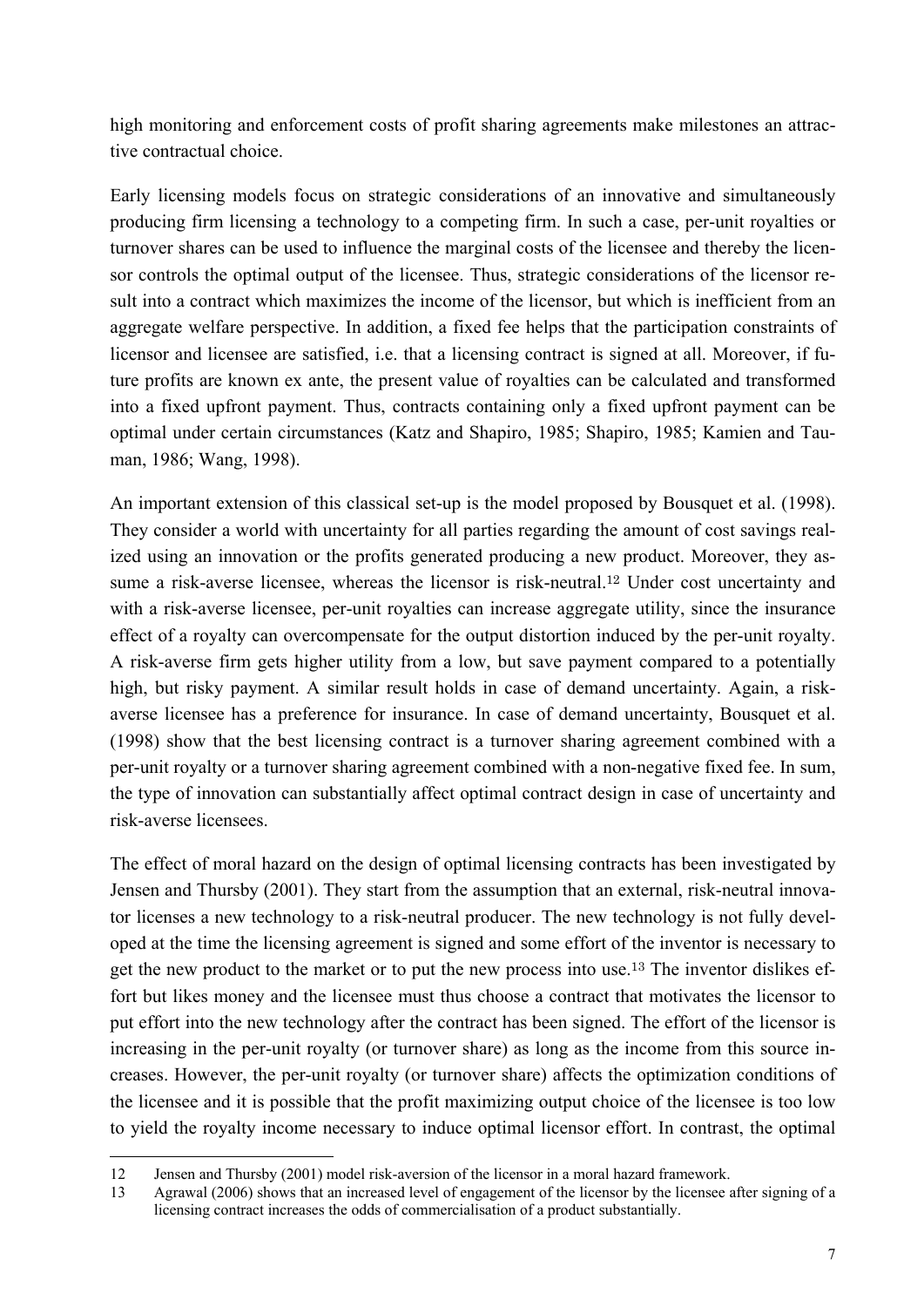effort as well as the optimal output is always realized whenever licensor and licensee sign a profit sharing contract, since a profit share does neither affect the cost nor the revenue function of the producer. Consequently, if a high effort of the inventor is necessary to get the innovation into use, it is possible that such a high effort is only possible with a royalty rate higher than the licensing-revenue-maximizing royalty rate. Thus, the moral hazard problem cannot be fully solved in this case. This cannot occur in profit-sharing agreements since the effort is strictly increasing in the profit share.<sup>14</sup>

A major problem of profit sharing agreements are high monitoring and information costs associated with such agreements. In general, the licensee has to calculate the profits resulting from a specific licensing agreement and the licensor has to audit this calculation. To circumvent deadweight losses resulting from per-unit royalties or turnover sharing agreements as well as monitoring problems resulting from profit sharing agreements, Dechenaux et al. (2009) propose milestone payments of the licensee to the licensor to solve the moral hazard problem. Whenever a certain, well-defined milestone (e.g. patent grant, first product sold etc.) is reached, the licensor receives a payment from the licensee. Thus milestones solve the same problem as profit-sharing contracts, i.e., milestones can complement or substitute profit-shares in contract choice. Closely related is the model proposed by Dechenaux et al. (2011). They consider a risk-averse licensee using milestones to overcome moral hazard. If the licensee is risk-averse she does not like milestone payments based on technical success. In the worst case, the invention is a technical success, but a commercial failure. In this case, the inventor receives milestone payments and the producer makes a loss. If the inventor is risk-neutral, part of the milestone payment can be replaced by a turnover share or a per-unit royalty. Thus, milestone payments and per-unit royalties (or turnover shares) can be simultaneously contained in a licensing agreement.<sup>15</sup>

## **IV. Data sources and descriptive statistics**

The information on the licensing agreements evaluated in this paper is gathered from archival sources. We selected seven companies for our study.<sup>16</sup> Three of them – Allgemeine Elektrizitäts-Gesellschaft (AEG), Telefunken, and Siemens – were engaged in electrical engineering, the other four – Bayer, BASF, Hoechst, and Merck – are from the chemical and pharmaceutical industry. Our sample thus covers the major companies from the two leading sectors of the Second In-

<sup>-</sup>14 Aghion and Tirole (1994a, 1994b) are concerned with the optimal distribution of profit shares if effort of both parties, licensor and licensee, is necessary to develop the invention towards the market. For example, inventor effort is useful to improve the new technology, whereas the producer has to invest into production facilities or marketing of the new product. The main proposition of Aghion and Tirole is that the higher the necessary effort of one party, the higher its profit shares.

<sup>15</sup> Moreover, Dechenaux et al. (2011) demonstrate that the incentive pay of the inventor can be replaced by a fixed consulting fee if the producer can (perfectly) monitor the consulting effort of the inventor. For example, the inventor can work in the laboratories of the producers to improve the licensed technology to the market.

<sup>16</sup> This seems to be a small sample, but since we hand-collected the data from corporate archives, we decided to focus on firms active in technology-intensive branches. Moreover, the records of the firms must be available for inspection.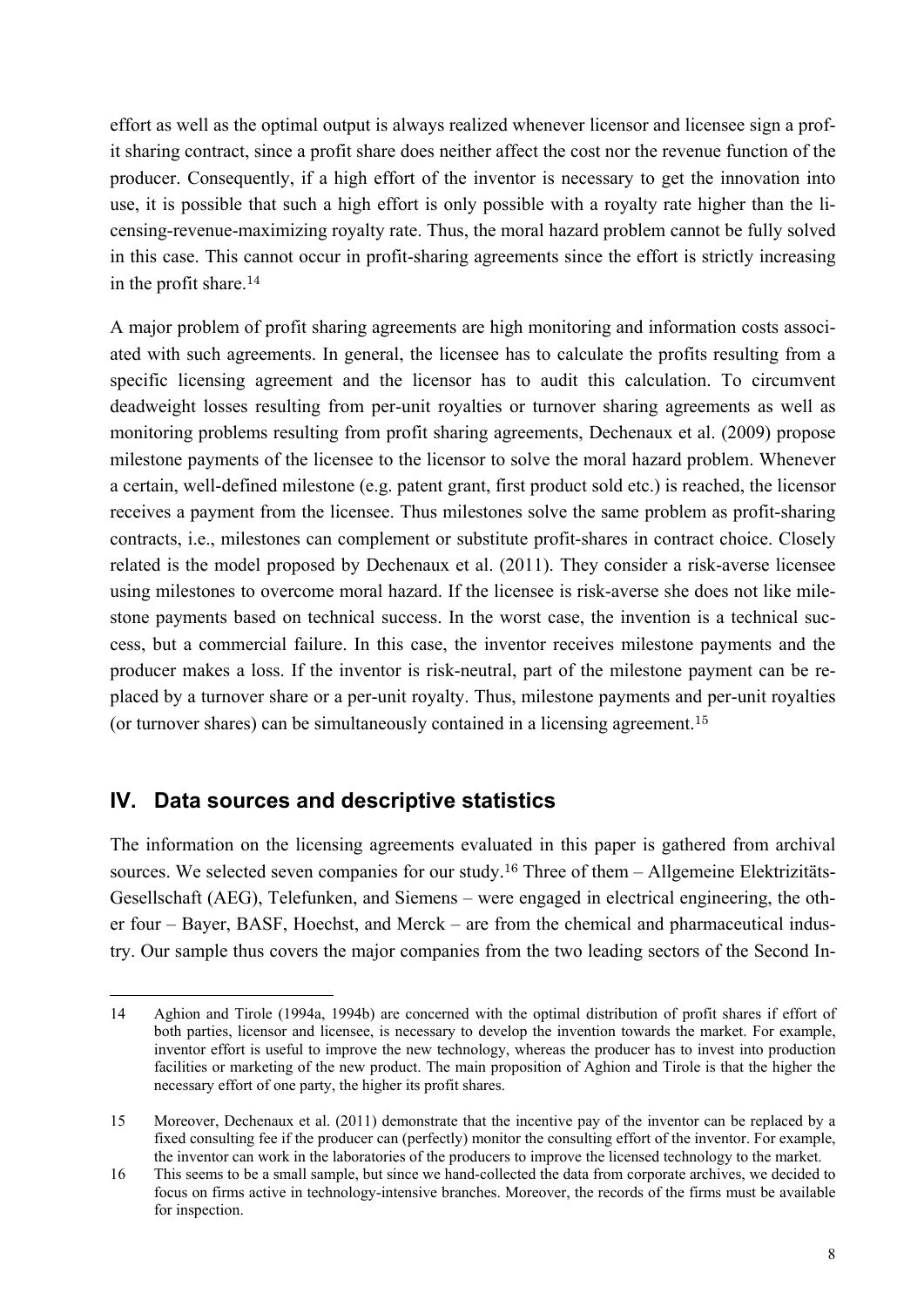dustrial Revolution. BASF, Bayer, and Hoechst were the dominant players on the market for synthetic dyes and – with the exception of BASF – also in the fabrication of pharmaceutical innovations. Merck was of smaller size and engaged in pharmaceuticals and specialised chemicals. AEG, Siemens, and their joint-venture Telefunken dominated electrical engineering.<sup>17</sup>

In total, we were able to gather 180 licensing contracts closed between 1880 and 1914. 159 of the contracts are from the chemical and pharmaceutical industry and 21 are from electrical engineering companies. Most of the available contracts from the chemical and pharmaceutical companies were closed during the 1890s, a slightly smaller number in the years between the turn of the century and the First World War. For the electrical engineering companies, 20 out of 21 agreements are from the  $20<sup>th</sup>$  century. In 169 cases, the seven firms were the licensees, in the remaining eleven the licensors. 74 contracts are from Hoechst, 42 from Bayer, 28 from Merck, nine from Telefunken, six from Siemens, six from BASF, and four from AEG.<sup>18</sup>

From all of the 180 licensing contacts, we were able to gather information on the following features: 1) contracting parties, 2) scope of the agreement, 3) licensing fees, 3) duration of the contract, 4) pre- or post-patent contracting and 5) auditing rights. Only in two cases, an individual appeared as licensee. The findings on the licensors are less clear-cut. Overall, in one-fourth of the available contracts, the licensor was a company, in the remaining cases one or more individuals licensed the product or process.19 Furthermore, in one out of six contracts, strategic behaviour might have influenced contract design since both, licensor and licensee, were firms active in the same industry.

<sup>17</sup> We were unable to collect firm-specific data since two of the firms (Merck, Telefunken) were non-listed companies without any obligation to publish information. Moreover, even the published information of listed companies (e.g. turnover, profit, number of employees) is in general unavailable in a comparable format.

<sup>18</sup> It is quite difficult to locate licensing agreements in the files of the seven firms. For one firm, AEG, we discovered aggregate information about licensing of this firm between 1891 and 1913. The total number of licensing contracts closes by AEG during that period was about 1,000; only four of them could be located in the archive.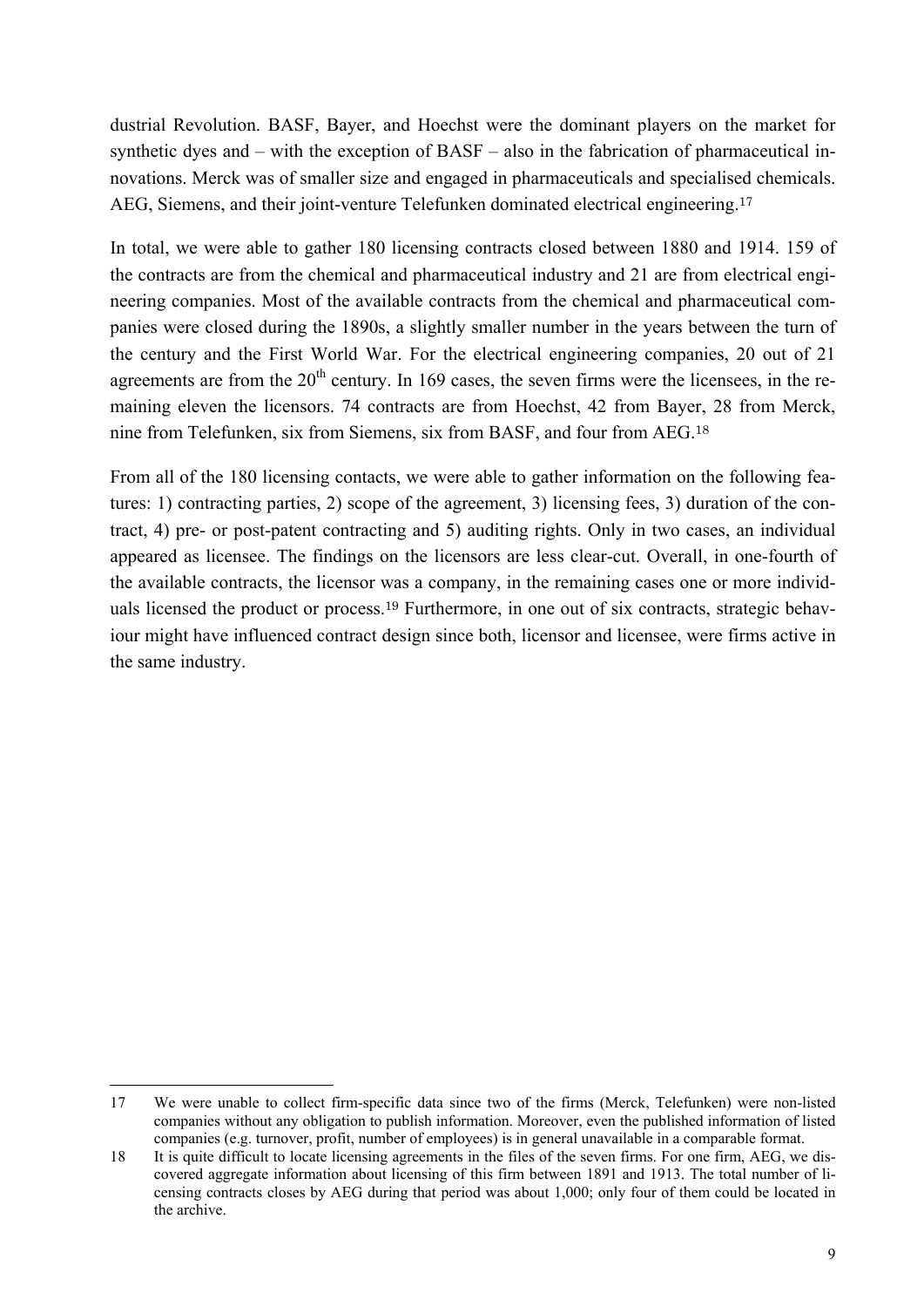| Feature / Sector             |                    | Chemical & Phar-<br>maceutical | Electrical En-<br>gineering | p-value of<br>Fisher's<br>exact test | <b>TOTAL</b> |  |
|------------------------------|--------------------|--------------------------------|-----------------------------|--------------------------------------|--------------|--|
| Number of observations       |                    | 159                            | 21                          |                                      | 180          |  |
| Firm as licensor             |                    | 20.1 %                         | 57.1 %                      | 0.000                                | 24.4 %       |  |
| Strategic licensing possible |                    | 13.2 %                         | 38.1 %                      | 0.004                                | 16.1%        |  |
| Payment                      | Up-front fix       | 25.2%                          | 47.6%                       | 0.039                                | 27.8%        |  |
|                              | Annual fix         | 9.4 %                          | $9.5\%$                     | 0.989                                | 9.4 %        |  |
|                              | Inventor milestone | 7.5 %                          | $0.0\%$                     | 0.194                                | 6.7%         |  |
|                              | Producer milestone | 26.4 %                         | 4.8%                        | 0.029                                | 23.9%        |  |
|                              | Profit share       | 71.7%                          | $0.0\%$                     | 0.000                                | 63.3%        |  |
|                              | Revenue share      | 8.2%                           | 66.7%                       | 0.000                                | 15.0%        |  |
|                              | Quantity share     | 17.0 %                         | 33.3 %                      | 0.081                                | 18.9%        |  |
| Duration                     | Patent duration    | 86.8%                          | 61.9%                       | 0.008                                | 83.9%        |  |
|                              | Years              | 14.8 years                     | 8.4 years                   |                                      | $13.0$ years |  |
| Exclusive license            |                    | 89.3%                          | 61.9%                       | 0.003                                | 86.1%        |  |
| Auditing right               |                    | 21.4 %                         | 42.9%                       | 0.001                                | 23.9%        |  |
| Pre-patent contracting       |                    | 57.9%                          | 23.8%                       | 0.004                                | 53.9%        |  |

### TABLE 1: FRACTION OF LICENSING CONTRACTS CONTAINING THE FOLLOWING CLAUSE

Source: Archival database. Fisher's exact test tests the null hypothesis of equal means in the two samples.

Our data indicate that individual inventors transferred technology to firms, which have better complementary assets to use the technology. Some individual inventors interacted several times with the same firm. For example, Alfred Baeyer licensed in 1880 a process for synthetic indigo and in 1887 a process for fuchsine to Bayer. His student Emil Fischer also got into a long-term relationship with Bayer. Between 1905 and 1913, Fischer licensed five inventions to this firm. Moreover, the case of Fischer indicates that competition between firms existed. In 1903 and 1905, Fischer licensed innovations to Hoechst and Merck. Competition between firms and long term relations with a certain firm can also be observed in the case of Joseph von Mering. Between 1897 and 1903, von Mering licensed three products to Merck. Later on, in 1905, he licensed another product to Hoechst. Other examples for multiple interactions between certain inventors and firms are documented in the data. Oscar Hinsberg licensed two products to Hoechst – the first in 1902, the second in 1910. Furthermore, Karl Fries licensed three innovations to Hoechst between 1904 and 1912.

Turning to licensing fees, we find that upfront fixed payments were more common in electrical engineering, but less often contracted in chemicals and pharmaceuticals. In the former, almost half of the licensing agreements included an upfront fixed payment; in the latter, in roughly one

<sup>19</sup> The great importance of individual inventors for the development of new technology has been highlighted by Nicholas (2009, 2010, 2011) for the United States, the United Kingdom and Japan as well as by Burhop (2010) for Germany.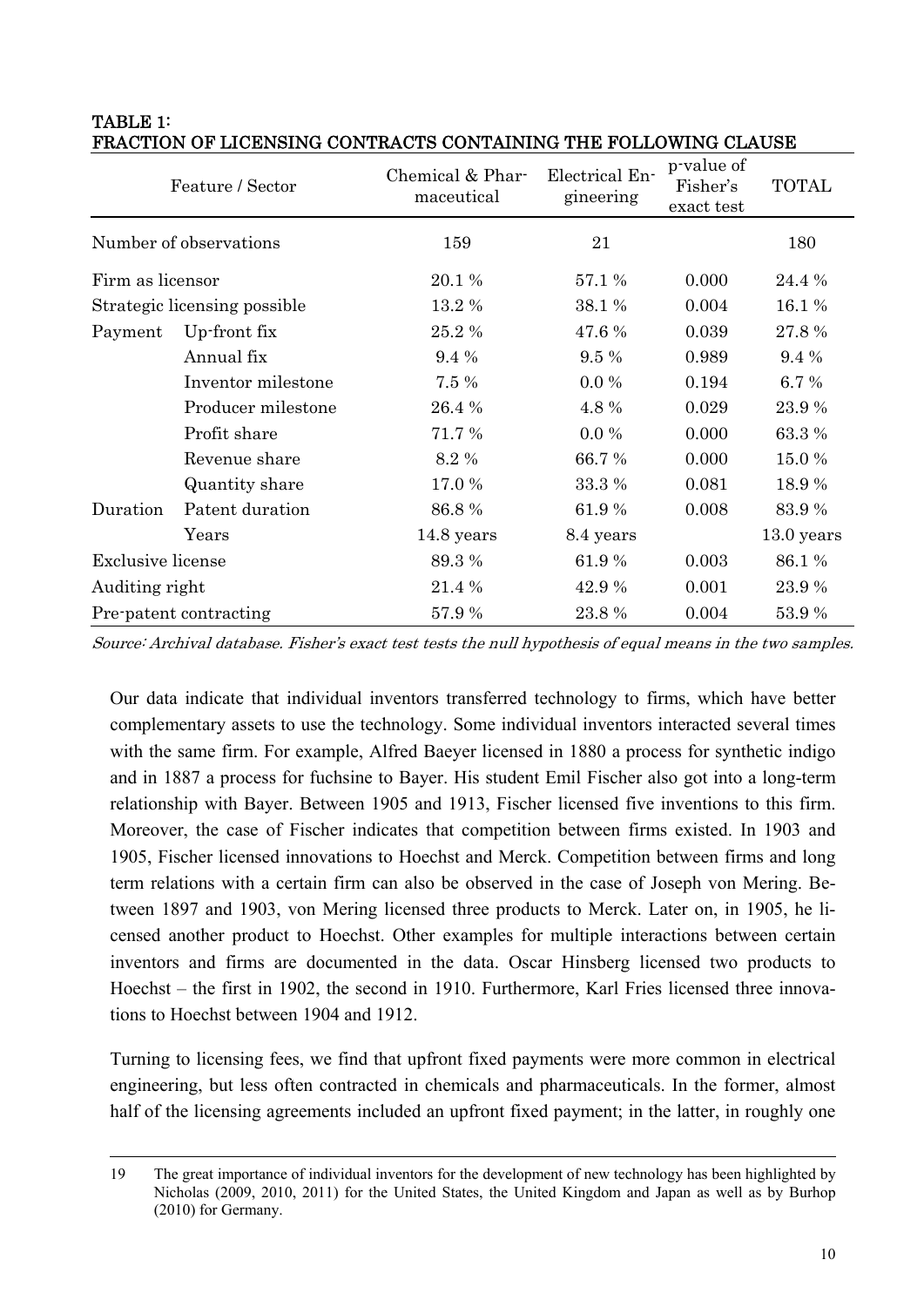quarter of the cases, upfront fixed payments were agreed on. About one-tenth of the contracts in both industries specified annual payments. In addition, some contracts from the chemical industry specified milestone payments conditioned on some activity related to the inventor, e.g., the grant of a patent or successful clinical trials. In addition, about one quarter of the contracts from the chemical industry but only five percent of the contracts from the electrical engineering industry specified a producer milestone. A producer milestone specified a payment to the licensor whenever some output or sales milestone was reached.

 In four contracts from the chemical and pharmaceutical industry, an upfront fixed payment was the only payment made. One company, Siemens, hardly ever agreed on upfront fixed payments. Only in one of Siemens' contracts, in which the company appeared as joint licensee with AEG, such a payment was included. The average upfront fixed fee amounts to 9,237 Mark. Yet, the variation of the upfront fixed fees is substantial, ranging from zero to 630,000 Mark.<sup>20</sup>

Nearly all contracts included some kind of variable payment. In general, these took four different forms: 1) a percentage of the profits generated by the licensed product or process, 2) a percentage of its revenue, 3) per piece or with reference to some other physical attribute (e.g., per kilo, per litre, per kilowatt) of the licensed product or process, and 4) other forms of variable payments (e.g., a percentage of the cost reductions due to the licensed technology). In electrical engineering, fees as a percentage of profits seem to have been uncommon, as they appeared in none of the available contracts. In contrast, most of the available agreements from this sector included variable payments that were calculated as a percentage of revenues. In almost all other cases, fees calculated on the basis of a physical attribute were agreed on. The picture in the chemical and pharmaceutical industry looks completely different. Here, variable payments that were calculated as a percentage of profits were the rule. In more than 70 per cent of the cases, the contracting parties agreed on this type of variable payment. Moreover, it should be noticed that the sharing rates were relatively high. The average licensor profit share was 20.7 percent, the average turnover share 10.4 percent.<sup>21</sup>

Wimmer (1994) and Burhop (2009) demonstrate that Hoechst and Merck kept detailed productspecific accounts to calculate the profit shares. Both firms calculated the product-specific profit as the turnover less the variable and the fixed costs. The fixed costs (i.e., capital costs) were calculated as a percentage depreciation of the capital goods (machinery, buildings) used for the production of each product. The firms kept separate investment accounts for each product. Overhead costs were allocated using the turnover of the products as a distribution key. One should note that the licensor received a share of the product specific profits, not a share of the patent specific profits. Thus, all refinements made by the licensee were automatically covered by the licensing agreement. Merck, for example, kept accounts containing information about revenues, production costs, and marketing expenditures for up to 78 products during the pre-1913 period. The firm tracked the production costs, including the ongoing expenses for chemicals, heating materi-

<sup>20</sup> This compares to a per-capita income of 800 Mark in 1913.

<sup>21</sup> This compares, for example, to an average turnover share of only 3.6 percent in a sample of modern Japanese licensing contracts (Sakakibara, 2010).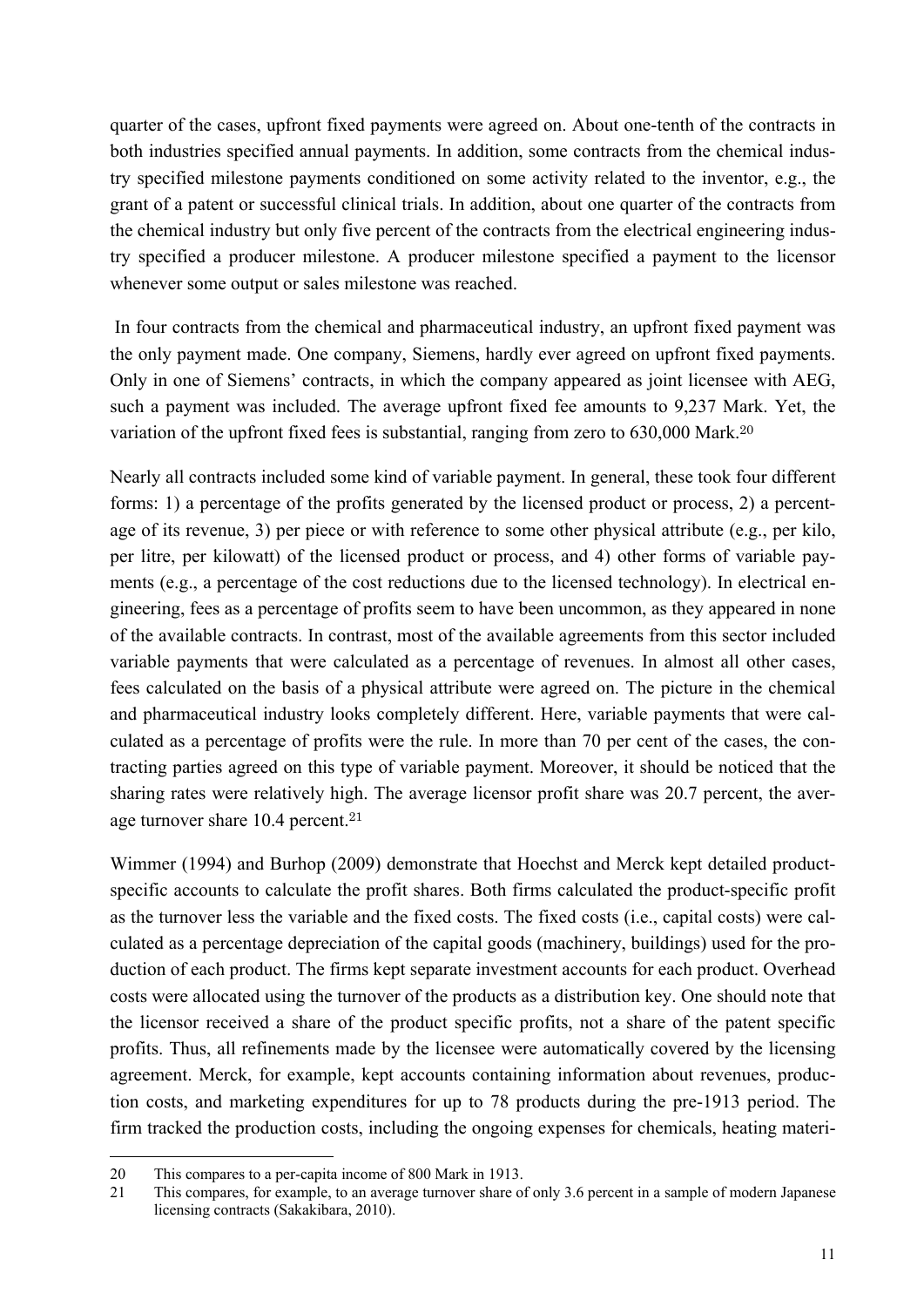als, and wages, as well as gathering information about depreciation (capital costs) for the capital stock used to produce each product. Overhead costs were also allocated to the products according to turnover generated by each product. The accounting method was standardized and, by and large, the accounts seem to be undisputed since only one conflict regarding the accounts is documented for the pre-1913 period.

The duration of the available licensing agreements was longer in the chemical and pharmaceutical industry and more often based on the patent duration. In almost 87 per cent of the cases the duration of the contract was linked to the duration of the respective patent.<sup>22</sup> In the remaining cases, the average contract period was 14.8 years. In electrical engineering, the share of those contracts whose duration was linked to the duration of the respective patent was substantially smaller than in the chemical and pharmaceutical industry. However, more than 60 per cent of all contracts were of this type. The average contract period of the other agreements was 8.4 years.

Another difference between the chemical and pharmaceutical industry, on the one hand, and the electrical engineering industry, on the other, was the timing of the licensing agreement, i.e., whether at the time when the respective contract was closed, a patent on the respective product or process had already been granted or whether it was only applied for or intended to be applied for. In electrical engineering, in the overwhelming majority of the cases a patent existed at the time that the contract was closed. In contrast, in the chemical and pharmaceutical industry licensing contracts were more often agreed on at an early stage of the patenting process.

# **V. Econometric evaluation**

Licensing models yield various and in part conflicting results. Moreover, some important variables are not directly observable, making an econometric test of the models difficult. Thus, some proxy variables are used in the econometric specifications. First strategic behaviour is reflected in a dummy variable taking the value one if licensor and licensee are both producers from the same industry. Second, fixed upfront fees in combination with some other payments to the licensor indicate risk-aversion of her, whereas fixed upfront payments without any other compensation scheme indicate the absence of any moral hazard problems or uncertainty regarding the future success of an invention. Third, we assume that non-patented inventions or inventions offered by individual inventors – who most likely do not possess the resources to develop an invention to the market – are early stage inventions. They are more likely to be licensed using a profit-sharing agreement or milestone payments. Moreover, looking only at profit-sharing and milestone agreements, the profit-share or milestone of the inventor should be higher for early stage inventions. In addition, we differentiate between inventor and producer milestones. If the inventor is responsible that a certain milestone (e.g. successful clinical trials, successful patent application) is reached, we call it 'inventor milestone'. If the producer is responsible that a certain milestone (e.g. number of units produced or sold) is reached, we call it 'producer milestone'. Inventor

<sup>-</sup>22 The maximum patent duration was 15 years.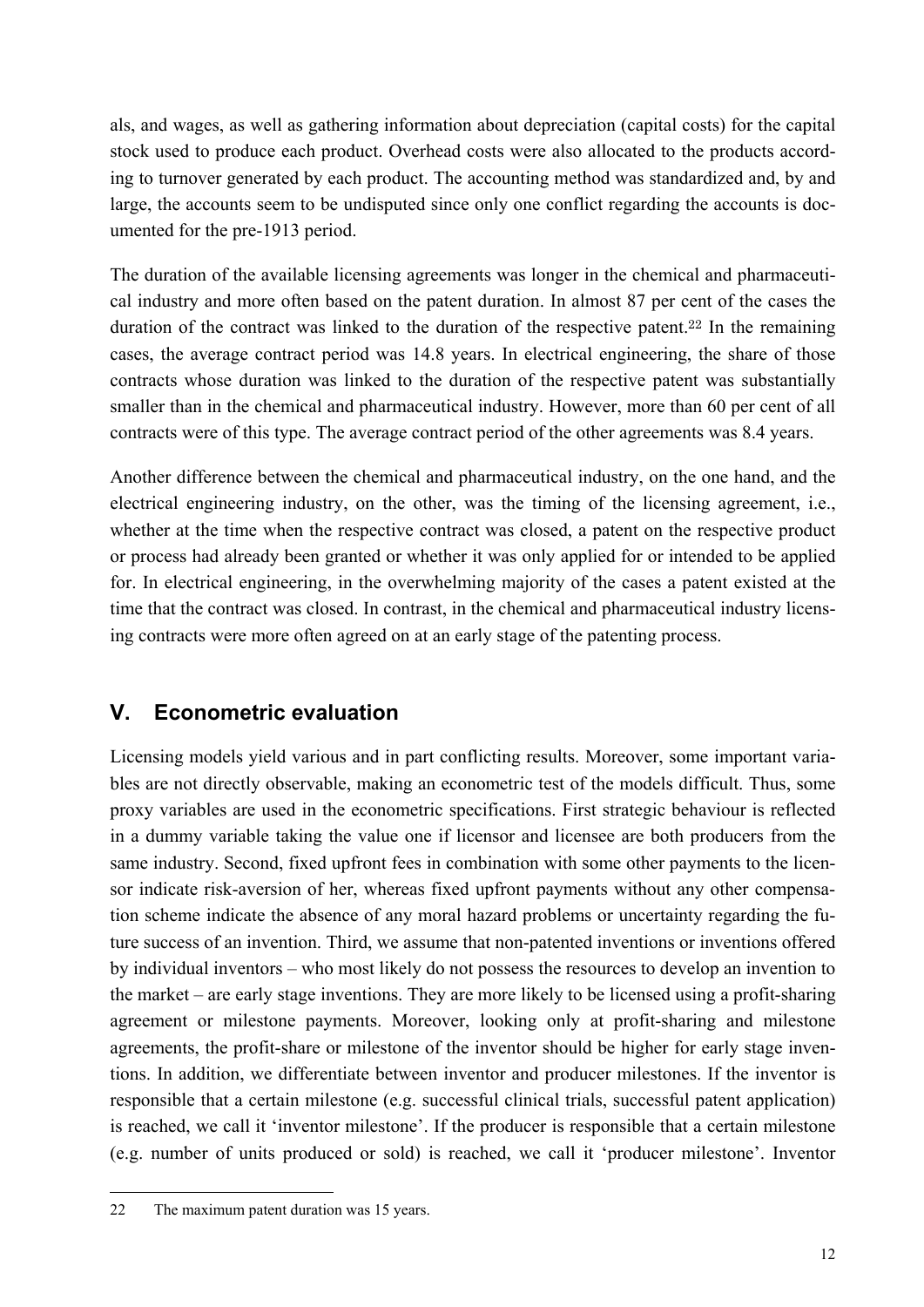milestones should be significant for contract design if licensor moral hazard is important, whereas producers milestones could indicate producer moral hazard, risk-aversion of the producer or uncertainty regarding future profits.

The licensing models outlined in Section III suggest several hypotheses which can be tested with our data. According to the strategic licensing model, a licensor granting a license to a potentially competing producer from the same industry uses the licensing contract to determine the optimal output choice of the licensee. This can be achieved by a per-unit royalty or a turnover sharing contract – the first contract affects the cost function, the latter affects the revenue function. Moreover, a fixed upfront payment may be included into the contract to make sure that the participation constraints of licensor and licensee are met. We quantify this idea by estimating three probit models with different left hand side variables and identical explanatory variables.23 Our explanatory variables are the size of the fixed upfront payment and a dummy variable taking the value of one if both, licensor and licensee, are firms from the same industry. Using these explanatory variables, we assess if licensing contracts contain a per-unit royalty or a turnover sharing agreement.<sup>24</sup>

Table 2 shows the results. In regression (2a), the dependent variable takes the value one if the licensing contract contains a turnover sharing agreement, whereas in regression (2b), the dependent variable takes the value of one if the licensing contract contains a per-unit royalty. In regression (2c), the dependent variable takes the value of one if the licensing contract contains a turnover sharing agreement or a per-unit royalty. In all three cases (2a), (2b), and (2c), the probability of having such a clause in the contract is higher when both contracting parties are firms from the same industry. The coefficients and marginal effects are significant at a one percent level in all three specifications and the marginal effects are substantial. For example, when licensor and licensee are from the same industry, the probability of closing a turnover sharing agreement is 38 percent higher compared to cases when licensor and licensee are not from the same industry. Thus, the results presented in Table 2, regressions (2a)-(2c) suggest that strategic concerns affected the design of licensing contracts at the turn of the  $20<sup>th</sup>$  century.

<sup>-</sup>23 One should note that most variables are endogenous since all contractual terms are negotiated at the same time. However, this type of analysis is the standard approach in the literature. Nonetheless, the reader should keep this caveat into mind.

<sup>24</sup> Including firm- or sector dummies into the regression was impossible.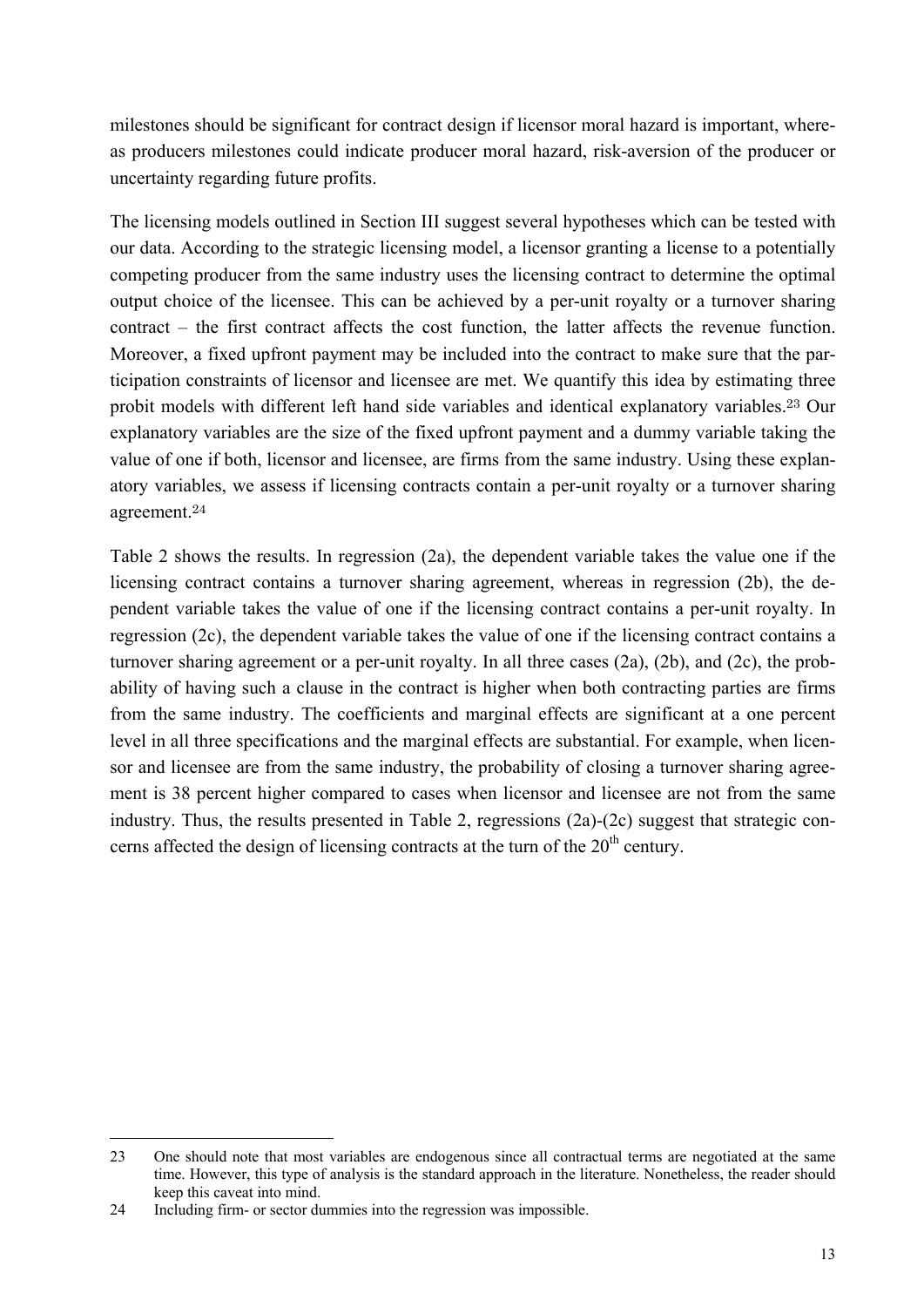### Table 2: Strategic contract design

| Explanatory variable                   | Turnover sha-<br>ring<br>(2a) | Per-unit royalty ing or per unit<br>(2b) | Turnover shar-<br>royalty<br>(2c) | Profit sharing<br>(2d) |  |
|----------------------------------------|-------------------------------|------------------------------------------|-----------------------------------|------------------------|--|
|                                        |                               |                                          | Regression coefficient            |                        |  |
| Fixed fee (in 1,000 Mark)              | 0.002                         | $-0.003$                                 | 0.002                             | $-0.016**$             |  |
| Licensor is firm from<br>same industry | $1.275***$                    | $0.857***$                               | $1.602***$                        | $-2.128***$            |  |
| Constant                               | $-1.376***$                   | $-1.198***$                              | $-0.700***$                       | $0.733***$             |  |
|                                        | Marginal effect               |                                          |                                   |                        |  |
| Fixed fee (in 1,000 Mark)              | 0.000                         | $-0.001$                                 | 0.001                             | $-0.006**$             |  |
| Licensor is firm from<br>same industry | $0.380***$                    | $0.246***$                               | $0.574***$                        | $-0.660***$            |  |
| Constant                               | $-0.464***$                   | $-0.406***$                              | $-0.273***$                       | $0.284***$             |  |
| McFadden R <sup>2</sup>                | 0.159                         | 0.062                                    | 0.156                             | 0.230                  |  |
| Prob Chi <sup>2</sup> test             | 0.000                         | 0.009                                    | 0.000                             | 0.000                  |  |
| Number of observations                 | 180                           | 180                                      | 180                               | 180                    |  |

Method: Probit. \*,\*\*,\*\*\* denotes significance on ten, five, and one percent level, respectively.

Furthermore, this hypothesis is supported by regression (2d). In this regression, the dependent variable takes the value one if the licensing contract includes a profit sharing agreement. As outlined in the theoretical section above, profit sharing agreements cannot be used to affect the optimal output choice of the licensee. Consequently, profit sharing contracts should be less likely if strategic aims of the licensor affect the design of the licensing contract. Indeed, the regression coefficient of the variable 'Licensor is firm from the same industry' is significantly negative.

We now turn to uncertainty models with risk-averse licensees. Bousquet et al. (1998) show that licensing contracts should include a turnover share and a per-unit royalty or a turnover share and a fixed upfront payment in case of demand uncertainty. In case of cost uncertainty, the optimal contract usually contains all three instruments – turnover shares, per-unit royalties, and fixed upfront payments. The probit regression results displayed in Table 3 assess these predictions.<sup>25</sup>

<sup>25</sup> Including firm- or sector dummies into the regression was impossible.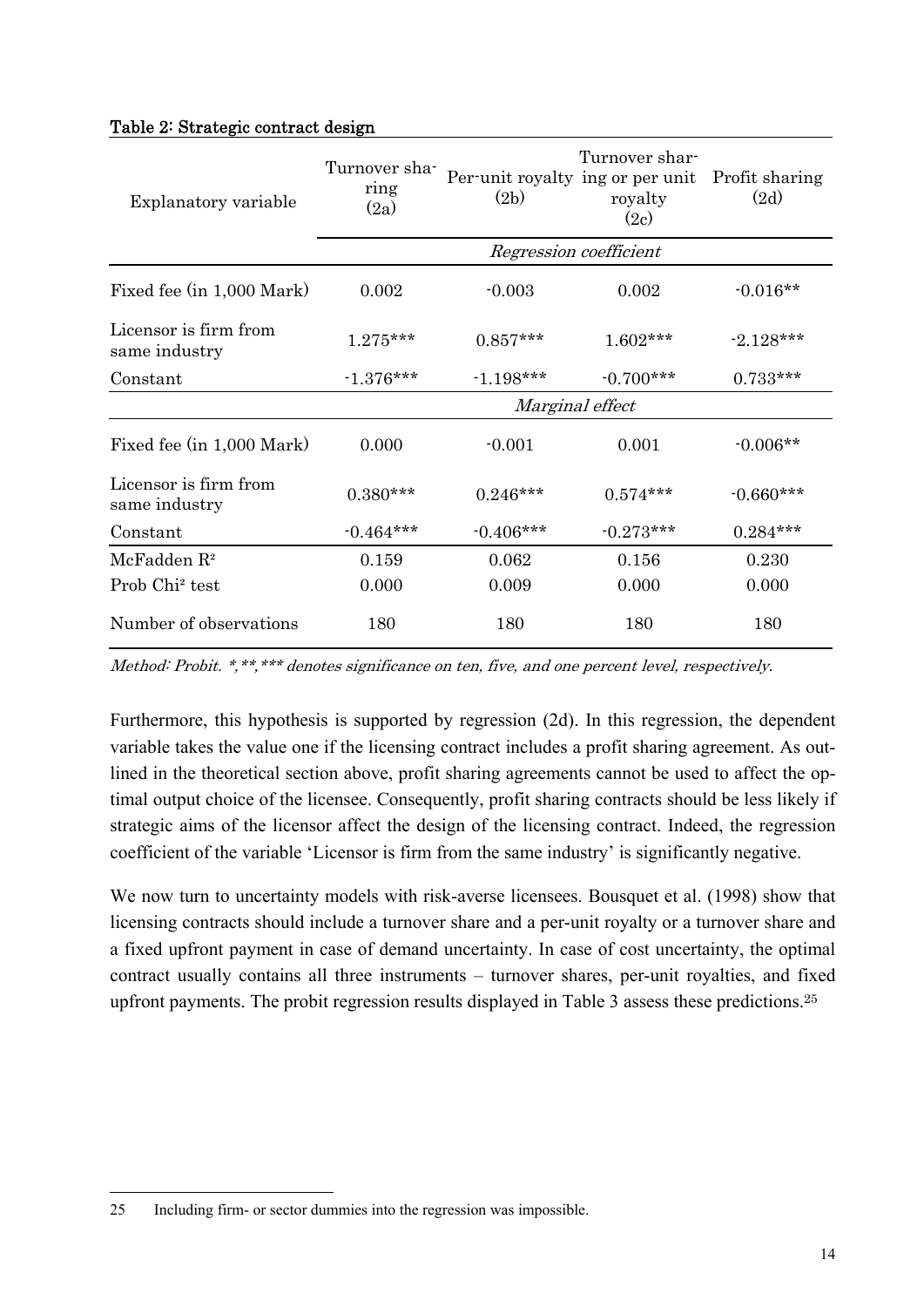| Explanatory variable          | Turnover sha-<br>ring<br>(3a) | Per-unit royalty ing or per unit ing or per unit<br>(3b) | royalty<br>(3c)        | Turnover shar Turnover shar-<br>royalty<br>(3d) |
|-------------------------------|-------------------------------|----------------------------------------------------------|------------------------|-------------------------------------------------|
|                               |                               |                                                          | Regression coefficient |                                                 |
| Fixed fee (in 1,000 Mark)     | 0.003                         | $-0.003$                                                 | 0.003                  | 0.002                                           |
| Contract duration in<br>years | $-0.000$                      | $-0.000$                                                 | $-0.000$               | $-0.000$                                        |
| Pre-patent contracting        | $-0.832***$                   | $-0.899***$                                              | $-1.208***$            | $-1.158***$                                     |
| Producer milestone            |                               |                                                          |                        | $-0.526**$                                      |
| Constant                      | $1.622***$                    | $-1.564***$                                              | $-1.112***$            | $-0.963***$                                     |
|                               | Marginal effect               |                                                          |                        |                                                 |
| Fixed fee (in 1,000 Mark)     | 0.001                         | $-0.001$                                                 | 0.001                  | 0.001                                           |
| Contract duration in<br>years | $-0.000$                      | $-0.000$                                                 | $-0.000$               | $-0.000$                                        |
| Pre-patent contracting        | $-0.180***$                   | $-0.195***$                                              | $-0.416***$            | $-0.398***$                                     |
| Producer milestone            |                               |                                                          |                        | $-0.170**$                                      |
| Constant                      | $-0.558***$                   | $-0.536***$                                              | $-0.421***$            | $-0.370***$                                     |
| McFadden R <sup>2</sup>       | 0.108                         | 0.098                                                    | 0.166                  | 0.184                                           |
| Prob Chi <sup>2</sup> test    | 0.009                         | 0.025                                                    | 0.000                  | 0.000                                           |
| Number of observations        | 180                           | 180                                                      | 180                    | 180                                             |

### Table 3: Uncertainty and contract design

Method: Probit. \*,\*\*,\*\*\* denotes significance on ten, five, and one percent level, respectively.

In regression (3a), the dependent variable takes the value one if the contract contains a turnover sharing rule. In case of demand uncertainty, the fixed fee should be significant. This is not the case. In regression (3b), the dependent variable takes the value one if the contract specifies a perunit royalty. In case of cost uncertainty, the fixed fee could be significant. This is not the case. In regressions (3c) and (3d), the dependent variable takes the value one if the contract contains either a turnover sharing clause or a per-unit royalty. This contract choice is possible in the case of demand and cost uncertainty. Moreover, it is not necessary that such a contract contains a fixed fee. Thus, our finding of an insignificant impact of fixed upfront payments on variable compensation components is compatible with the model.

In addition, we try to capture uncertainty directly by including several control variables into the regressions. Our first uncertainty proxy is contract duration, measured in years. This variable is insignificant in all specifications. The second uncertainty proxy is a dummy variable taking the value one if the licensing contract is agreed upon before a patent was granted for the underlying technology. The technical screening of the patent application by the patent office guarantees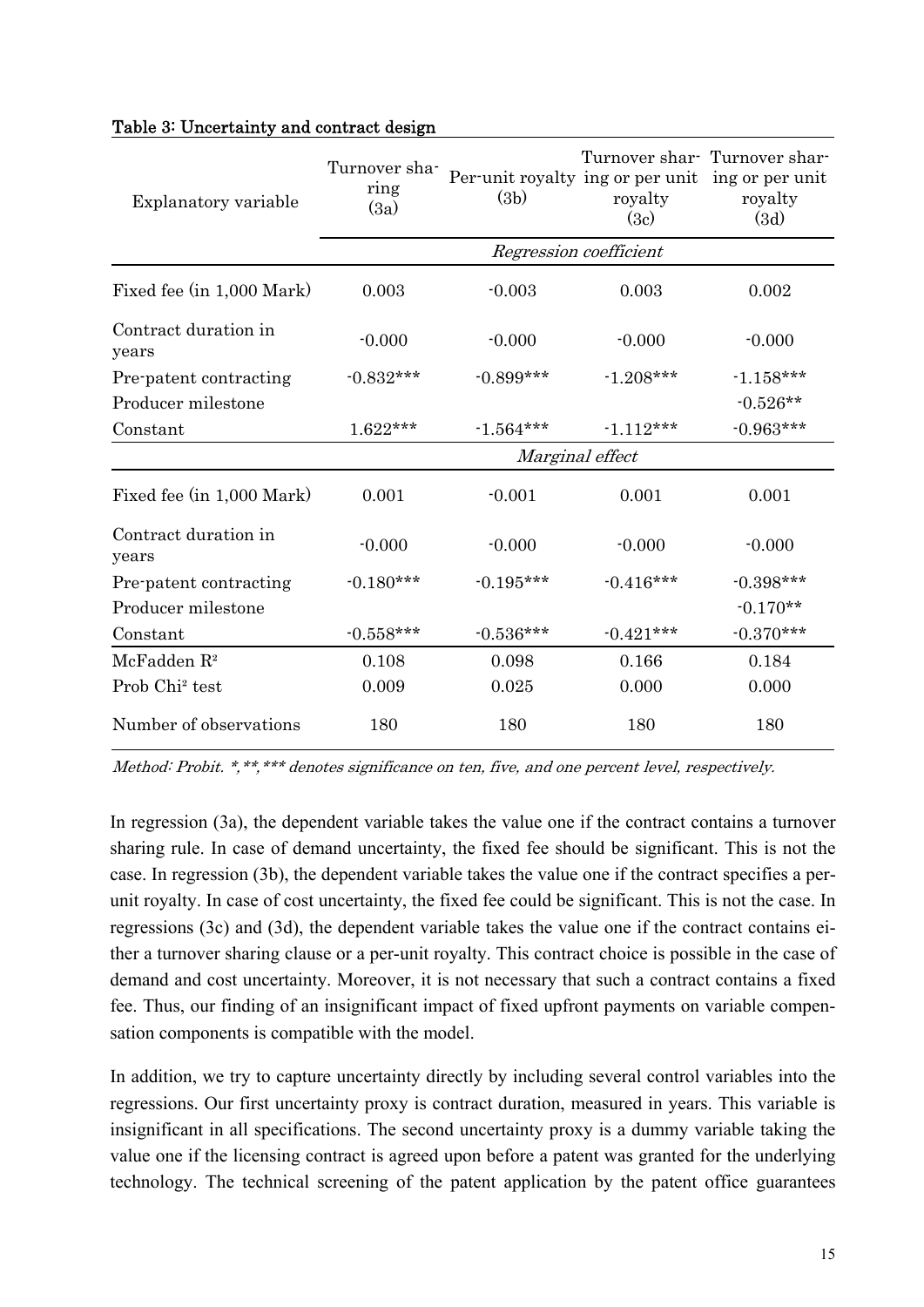technical feasibility of the underlying technology. Moreover, the patent guarantees the intellectual property right. Thus, the absence of a patent indicates a higher degree of technical and legal uncertainty and this should be addressed by the licensing contract. Therefore, we expect a positive and significant coefficient. However, in contrast to this hypothesis, the coefficient is significantly negative. The absence of a patent reduces the probability of agreeing on either a turnover sharing rule or a per-unit royalty by about 20 percent.

Furthermore, we assess an idea put forward by Dechenaux et al. (2011). They suggest that a riskaverse licensee may use milestone payments to compensate the licensor. In particular, milestones based on the commercial success can substitute turnover shares or per-unit royalties. Indeed, regression (3d) supports this idea. Contracts containing producer milestones are significantly less likely to contain turnover sharing clauses or per-unit royalties.

We now turn to models focusing on inventor moral hazard. The model developed by Jensen and Thursby (2001) suggests that a profit-sharing licensing contract is superior to a royalty contract if a large amount of inventor effort is necessary to commercialise an innovation. Thus, earlystage innovations, e.g., non-patented innovations and innovations made by individual inventors should be more likely to be licensed using profit-sharing contracts since they potentially require substantial effort of the inventor after licensing the technology. Moreover, theory suggests that the level of fixed upfront payments can influence the contract design if the innovator is riskaverse. We put three hypotheses to an econometric test: (i) non-patented innovations and innovations offered by individual inventors are more likely to be licensed using profit-sharing agreements; (ii) high fixed upfront payments increase the likelihood that a profit-sharing agreement is closed since risk-averse licensor are willing to sign the contract; (iii) high fixed upfront payments are correlated with higher profit shares. Hypothesis (i) should be rejected if inventor moral hazard was unimportant. Moreover, hypotheses (ii) and (iii) should be rejected, if the inventor is risk-neutral. The first two hypotheses are evaluated using a probit model (see Table 4), whereas the third hypothesis is assessed using OLS (see Table 5).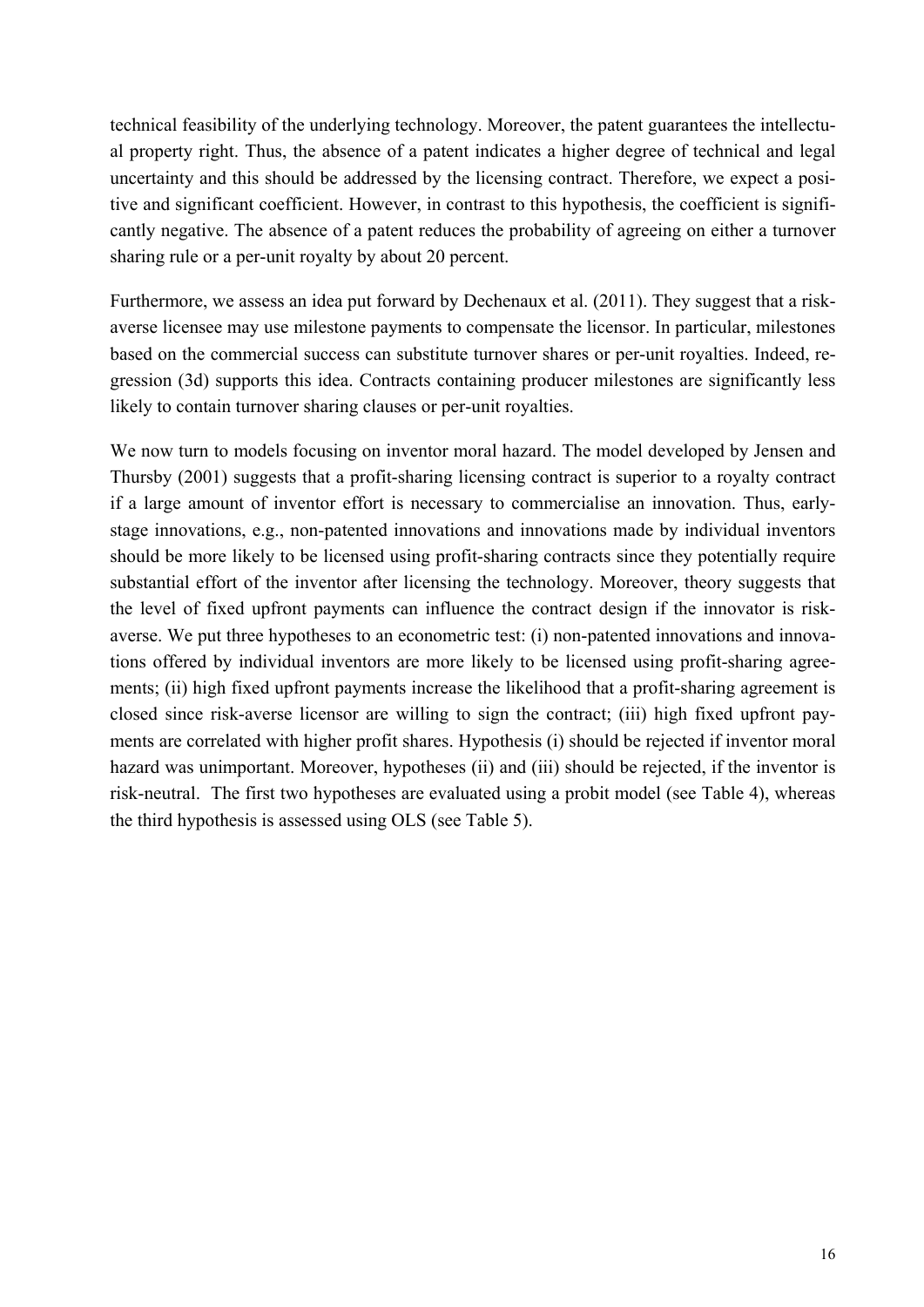| Explanatory variable           | Profit sharing<br>contract<br>(4a) | Profit sharing<br>contract<br>(4b) | Profit sharing<br>contract<br>(4c) | Profit sharing<br>contract<br>(4d) |
|--------------------------------|------------------------------------|------------------------------------|------------------------------------|------------------------------------|
|                                |                                    |                                    | Regression coefficient             |                                    |
| Fixed fee $(in 1,000$<br>Mark) | $-0.016*$                          | $-0.016*$                          | $-0.013$                           | $-0.014$                           |
| Individual inventor            | $1.794***$                         | $1.793***$                         | $1.611***$                         | $1.507***$                         |
| Pre-patent licensing           | $0.568**$                          | $0.552**$                          | $0.478*$                           | $0.482*$                           |
| Inventor milestone             |                                    | 0.232                              | 0.254                              | 0.248                              |
| Auditing right                 |                                    |                                    | $-0.558*$                          | $-0.498$                           |
| Producer milestone             |                                    |                                    |                                    | $0.547*$                           |
| Constant                       | $1.145***$                         | $1.123***$                         | $1.156***$                         | $1.013***$                         |
|                                | Marginal effect                    |                                    |                                    |                                    |
| Fixed fee (in 1,000<br>Mark)   | $-0.006*$                          | $-0.006*$                          | $-0.005$                           | $-0.005$                           |
| Individual inventor            | $0.624***$                         | $0.624***$                         | $0.577***$                         | $0.548***$                         |
| Pre-patent licensing           | $0.216**$                          | $0.210**$                          | $0.182*$                           | $0.182*$                           |
| Inventor milestone             |                                    | 0.085                              | 0.093                              | 0.090                              |
| Auditing right                 |                                    |                                    | $-0.217*$                          | $-0.193$                           |
| Producer milestone             |                                    |                                    |                                    | $0.194*$                           |
| Constant                       | $0.418***$                         | $0.412***$                         | $0.422***$                         | $0.382***$                         |
| McFadden R <sup>2</sup>        | 0.342                              | 0.343                              | 0.356                              | 0.371                              |
| Prob Chi <sup>2</sup> test     | 0.000                              | 0.000                              | 0.000                              | 0.000                              |
| Number of observations         | 180                                | 180                                | 180                                | 180                                |

### Table 4: Moral hazard and contract design<sup>26</sup>

Method: Probit. \*,\*\*,\*\*\* denotes significance on ten, five, and one percent level, respectively.

The Probit regressions employ a zero-one coded dummy variable taking the value of one if the contract specifies a profit share. The explanatory dummy variable 'pre-patent licensing' takes the value of one if the licensing contract is closed before a patent is granted for the licensed technology. We expect a significantly positive coefficient for this variable. The dummy variable 'individual inventor' takes the value of one if the licensor is an individual. We expect a significantly positive coefficient for this variable. The variable 'fixed fee' reflects the size of the upfront fixed fee (in 1,000 Mark) paid by the firm to the inventor. If the inventor is risk-neutral, this variable should be insignificant. If the inventor is risk-averse, this variable should be significantly positive.

Our stability check employs three additional variables capturing contractual clauses. The dummy variable 'inventor milestone' takes the value of one if the licensing contract specifies a fixed payment of the firm to the inventor if a certain milestone is reached. Dechenaux et al. (2009)

<sup>26</sup> Using only observations from the chemical industry and using firm fixed effect does not affect the results. Results are available upon request.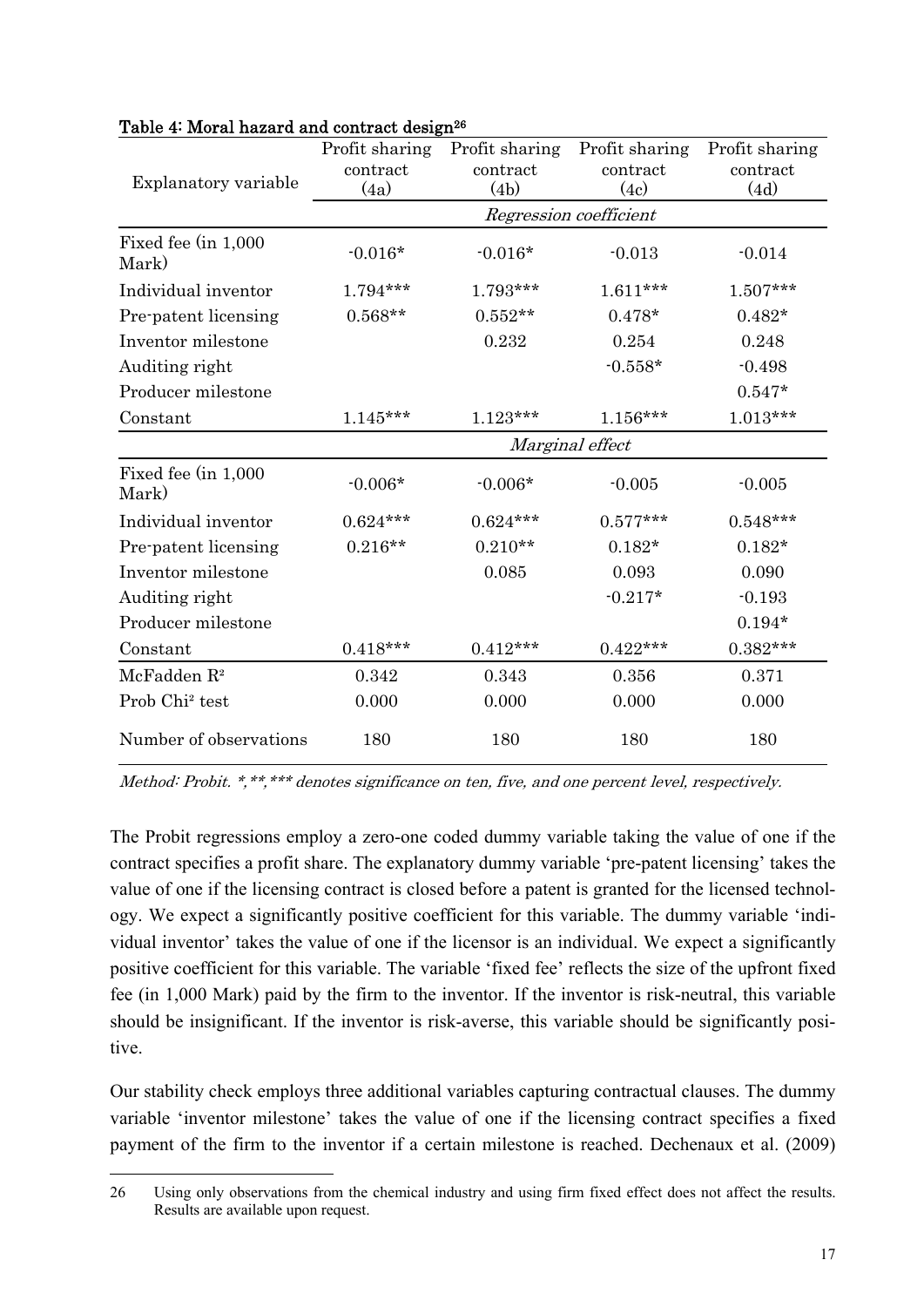show that milestone payments can also be used to overcome the moral hazard problem between inventor and firm. Consequently, milestone payments can substitute profit shares – this would be reflected in a significantly negative coefficient – or they can complement profit shares – this would result into a significantly positive coefficient. Moreover, the dummy variable 'producer milestone' takes the value one if the contract specified a payment to the licensor if the producers reach some specified target. The model proposed by Decheneaux et al. (2011) suggests that riskaverse licensees use this kind of instrument since it specified only a payment in case of a commercial success of a product. Table 4 presents the results.

As expected, pre-patent contracting and contracting with individual inventors positively affects the probability of a profit sharing agreement. For non-patented innovations, the probability of closing a profit-sharing agreement is at least 18.2 percent larger than for a patented innovation. If the licensor is an individual inventor, the probability of agreeing on a profit-sharing agreement is at least 47.8 percent larger compared to the case with a firm as licensor. The marginal effect of a fixed upfront fee is slightly negative and generally insignificant. This can be taken as evidence for nearly risk-neutral licensors.

Furthermore, the result regarding the inventor milestone suggests that inventor moral hazard was not the driving force behind profit sharing contracts. Uncertainty regarding future profits and risk-averse licensee are a more likely candidate. This claim is supported by the insignificant effect of inventor milestones on profit shares. If post contracting inventor effort is important inventor milestones should substitute or complement profit shares. Producer milestones may affect the contract design. But the empirical evidence for this claim is rather thin since the variable is only marginally significant.

So far, we were only concerned with the determinants of the probability of agreeing on a profitsharing agreement. We now turn to the quantitative effects of a contractual clause on the size of profit shares. From theory, we expect that higher fixed upfront payments are correlated with higher profit shares if the inventor is risk-averse. Moreover, early-stage inventions licensed by an individual inventor should have higher profit shares since more effort of the licensor is necessary to commercialise the innovation.

The dependent variable in the regressions (5a) and (5b) in Table 5 is the mean profit share agreed upon in a contract. If the contract specifies different profit shares for different states of the world (e.g., levels of profits or output), we use the arithmetic mean of all profit shares mentioned in the contract. For example, a contract might specify a profit share of 10 percent for the profits generated by the first 10,000 units and a profit share of 5 percent for the profits from all other units. We then employ the mean profit share of 7.5 percent as dependent variable. The explanatory variables are the same as above in Table 4. In addition, we use the first profit share agreed upon in the contract as dependent variable in regressions (5c) and (5d). Implicitly, the specification used in regressions (5a) and (5b) assumes that all states of the world specified in the contract have the same probability and we can use the average of all profit shares specified for different stats of the world as a dependent variable. However, inventor or producer effort might be more important to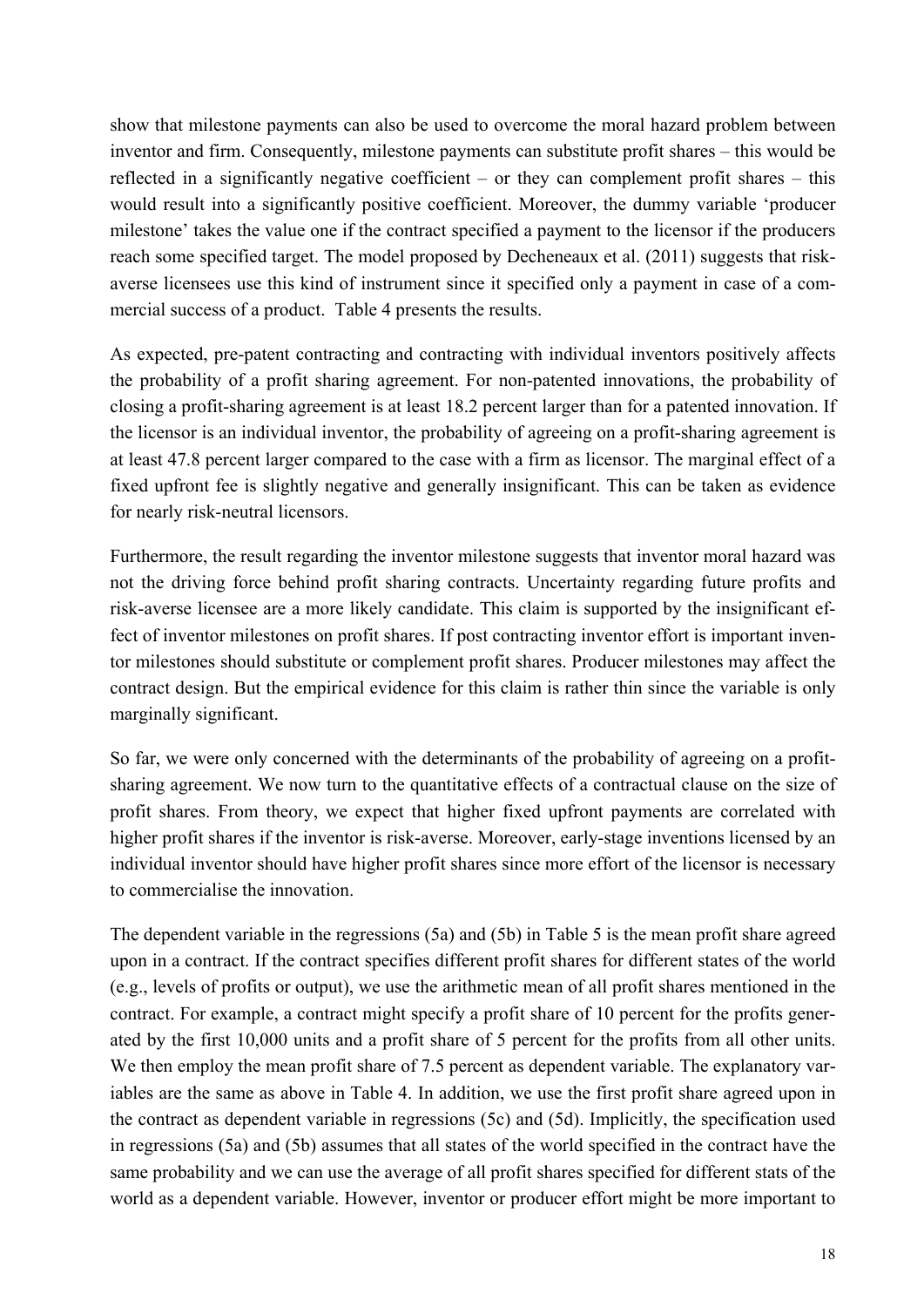reach the first state of the world, whereas the other states of the world are dominated by events outside the control of the licensor and licensee, e.g., market demand or the existence of substitutes. Table 5 presents the results based on a sample of 114 profit-sharing agreements. These contracts were all closed in the chemical and pharmaceutical industry.

|                                | share       | Average profit Average profit<br>share | First profit<br>share | <i>First profit</i><br>share |
|--------------------------------|-------------|----------------------------------------|-----------------------|------------------------------|
| Fixed fee $(in 1,000$<br>Mark) | $-0.074$    | 0.193                                  | $-0.085$              | 0.276                        |
| Producer milestone             | $-5.379***$ | $-5.568**$                             | $-4.745***$           | $-3.528***$                  |
| Inventor milestone             | 0.412       | $-0.127$                               | $-0.317$              | $-1.197$                     |
| Individual inventor            | $-3.479$    | $-4.452$                               | $-6.142$              | $-7.508$                     |
| Pre-patent licensing           | $-0.303$    | 0.161                                  | 0.661                 | 0.816                        |
| Auditing                       | 8.806       | 9.268                                  | 10.163**              | $9.911*$                     |
| <b>BASF</b> licensee           |             | $-30.560$                              |                       | $-40.626$                    |
| Bayer licensee                 |             | $-2.147$                               |                       | $-1.399$                     |
| Hoechst licensee               |             | $-0.958$                               |                       | $-3.771$                     |
| Merck licensee                 |             | 0.937                                  |                       | 1.997                        |
| Constant                       | 21.578***   | 22.033***                              | 22.222***             | 23.067***                    |
| adjusted $\mathbb{R}^2$        | 0.110       | 0.092                                  | 0.152                 | 0.173                        |
| Prob F-Test                    | 0.005       | 0.027                                  | 0.005                 | 0.001                        |
| Number of observations         | 114         | 114                                    | 114                   | 114                          |

Table 5: Explaining the size of profit shares in licensing contracts of the chemical industry

Method: OLS with heteroscedasticity corrected standard errors.

\*,\*\*,\*\*\* denotes significance on ten, five, and one percent level, respectively.

In contrast to our theoretical expectations, neither the dummy variable capturing pre-patent contracting nor the dummy variable capturing that the licensor is an individual affects the size of the profit shares. Moreover, the size of the fixed upfront payment does not affect the size of the profit share.

In some cases, contracts giving the inventor the right to inspect the accounts of the firm allocate a higher profit share to the inventor. We can think of at least two explanations for this finding: it becomes more important to have an auditing right if the profit share is higher; or inventors getting the right to inspect the accounts might be inventors with substantial bargaining power. However, bargaining power and costly state verification is not included in licensing models. Moreover, milestones can, as expected from theory, be used as a substitute for profit shares. Including a producer milestone into the contract reduces the profit share agreed upon significantly, whereas inventor milestones turn out to be insignificant.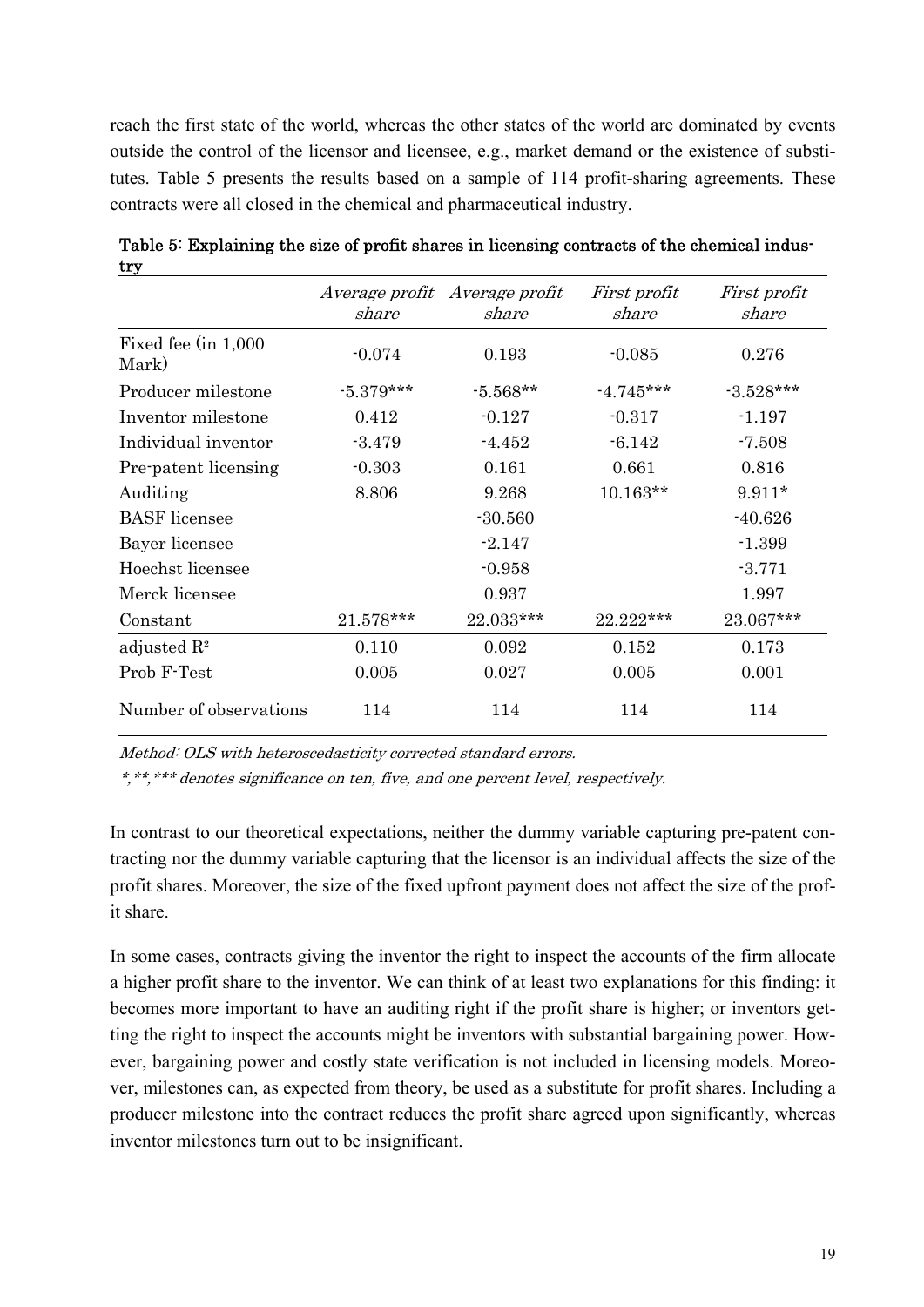# **V. Conclusion**

We provide evidence that a modern licensing market emerged as early as 1880 in Germany and this market was quite similar to modern technology markets. Using a sample of 180 technology licensing agreements sealed by a sample of firms between 1880 and 1914, we show that licensing contracts in chemicals, pharmaceuticals, and electrical engineering often contained fixed upfront payments and in nearly all cases royalties based on profits, revenues, or physical output. Profit-sharing contracts were the most common type of agreement. Moreover, many contracts were sealed between individual inventors and firms. Consequently, profit-sharing or equitysharing licensing contracts are not a recent phenomenon as, for example, argued by Feldman et al. (2002) or Sampat (2006). Such contracts were already in use more than one century ago.

A regression analysis reveals that contracts closed by potentially competing firms contained turnover sharing rules or per-unit royalties to account for strategic concerns of the licensor. Moreover, inventor moral hazard seems to be relatively unimportant, whereas uncertainty regarding the expected profits of a licensed technology were of outstanding importance for the design of technology licensing contracts. In contrast to some theoretical models, uncertainty was not dealt with turnover sharing clauses or per-unit royalties. Instead, profit sharing agreements and producer milestones dominated contract design. Thus, late  $19<sup>th</sup>$  and early  $20<sup>th</sup>$  century contract designers were very efficient since the mostly agreed upon contract design without deadweight losses. Contract designs which are inefficient from a social welfare perspective were regularly used to address strategic concerns of licensors.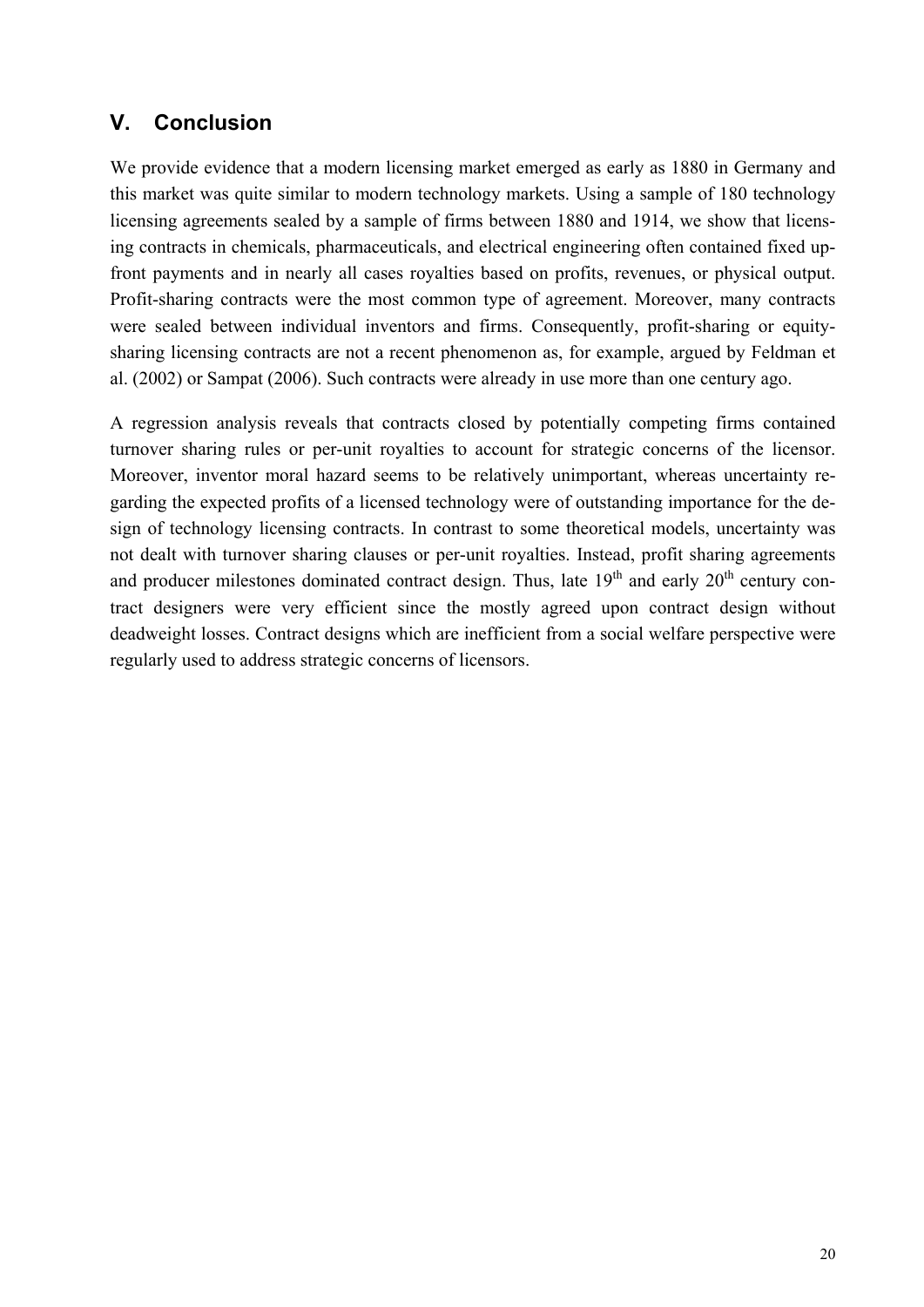## **References**

#### **Primary Sources**

*Corporate Archive BASF AG, Ludwigshafen*  E/2/10/5 T 81 Urkunden der Badischen Anilin- und Soda-Fabrik Ludwigshafen a. Rh., Vol. 1 & 2

*Deutsches Technikmuseum, Berlin* 

 I.2.060 A 00060 I.2.060 A 03387 I.2.060 A 03722 I.2.060 A 04516 I.2.060 A 04517 I.2.060 A 04626 I.2.060 A 05976 I.2.060 C 01375 I.2.060 C 01522 I.2.060 C 02677 I.2.060 C 02692 I.2.060 C 02799 I.2.060 C 02876 I.2.060 C 03020 I.2.060 C 03027 I.2.060 C 03034 I.2.060 C 03048 I.2.060 C 03080 I.2.060 C 03116 I.2.060 C 03134

*HistoCom GmbH, Frankfurt/Main-Höchst* 

 Auswärtige Mitarbeiter (formerly: C/1/2/a Auswärtige Mitarbeiter) Chronik der pharmazeutischen Abteilung Dokumente aus Hoechster Archiven 25 (1967) Dokumente aus Hoechster Archiven 32 (1968) Dokumente aus Hoechster Archiven 47 (1975) Emil Fischer (formerly: C/1/3/f Emil Fischer) Gl 3.9.4. - 1 Gl 14.5/1 Gl 14.6/1 Gl 38/3 Gl 42/1 L. Knorr (formerly: C/1/2/b Knorr)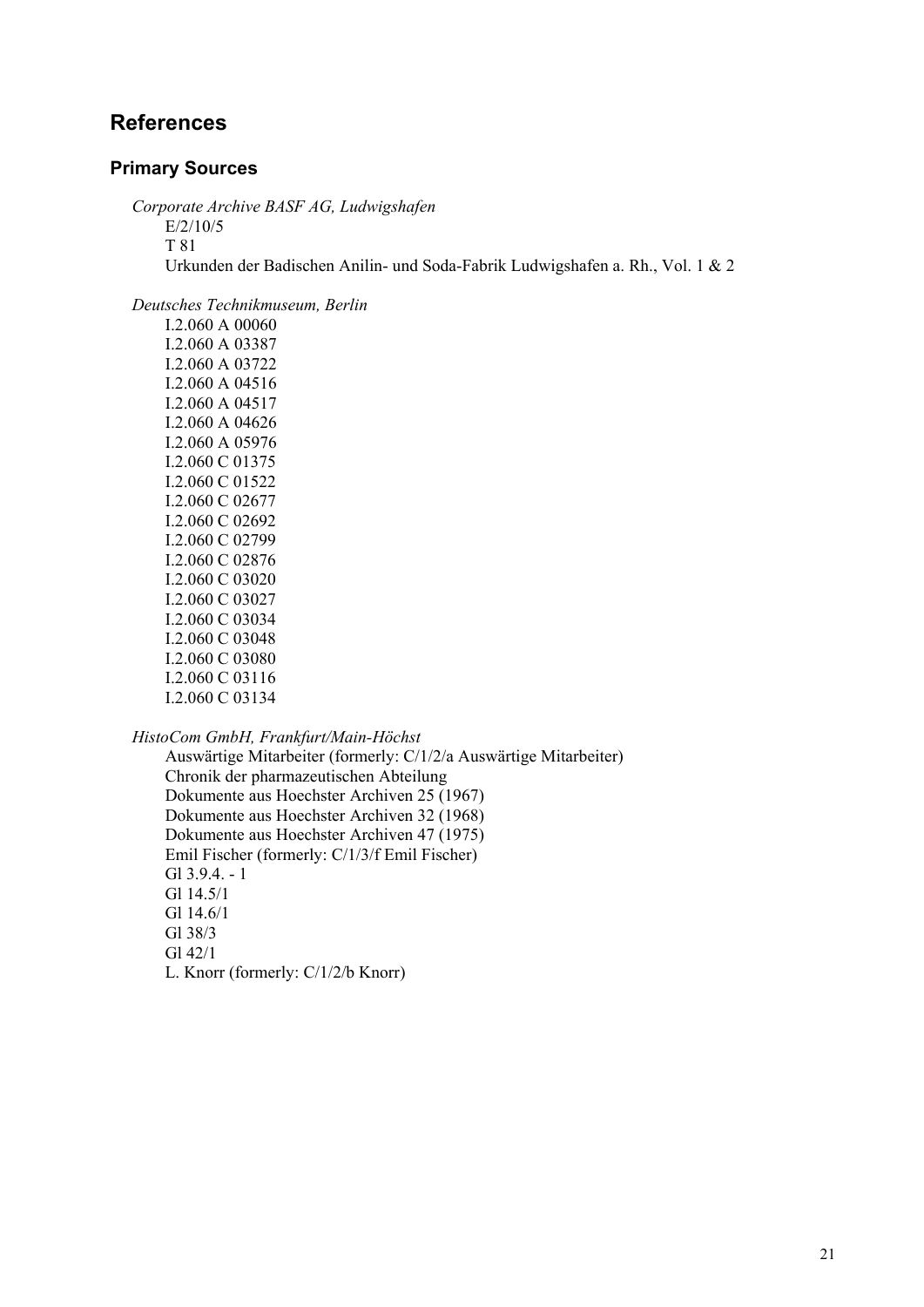| Corporate Archive Bayer AG, Leverkusen |
|----------------------------------------|
| 019/A-032                              |
| 019/A-033                              |
| 019/A-033-001                          |
| 019/A-040                              |
| 019/A-043                              |
| 019/A-059                              |
| 019/A-065                              |
| 019/A-067                              |
| 019/A-073-001                          |
| 019/A-091                              |
| 019/A-093                              |
| 019/A-111                              |
| 019/A-115                              |
| 019/A-125                              |
| 019/A-128                              |
| 019/A-133                              |
| 019/A-135                              |
| $019/A - 140$                          |
| 019/A-154                              |
| 019/A-157                              |
| 019/A-166                              |
| 019/A-177-001                          |
| 019/A-177-004                          |
| $019/A-196$                            |
| 019/A-211                              |
| 019/A-235                              |
| 019/A-312                              |
| 019/A-313                              |
| 019/A-347                              |
| 019/A-353                              |
| 019/A-371-001                          |
| 019/A-371-002                          |
| 019/A-381-001                          |
| 019/A-409                              |
| 019/A-410-001                          |
| $019/A - 440$                          |
| 019/A-485-001                          |
| 019/A-487-001                          |
| 019/A-492                              |
| 019/A-492-002                          |
| 019/A-496                              |
| 019/A-502                              |
| 019/A-512                              |
| 019/A-530-003                          |
|                                        |
| Corporate Archive E. Merck, Darmstadt  |
| R 1/42                                 |
| R 5/23                                 |
| R 15/11                                |

R 15/12

*Siemens AG Corporate Archives, Munich*  2401 4351 5029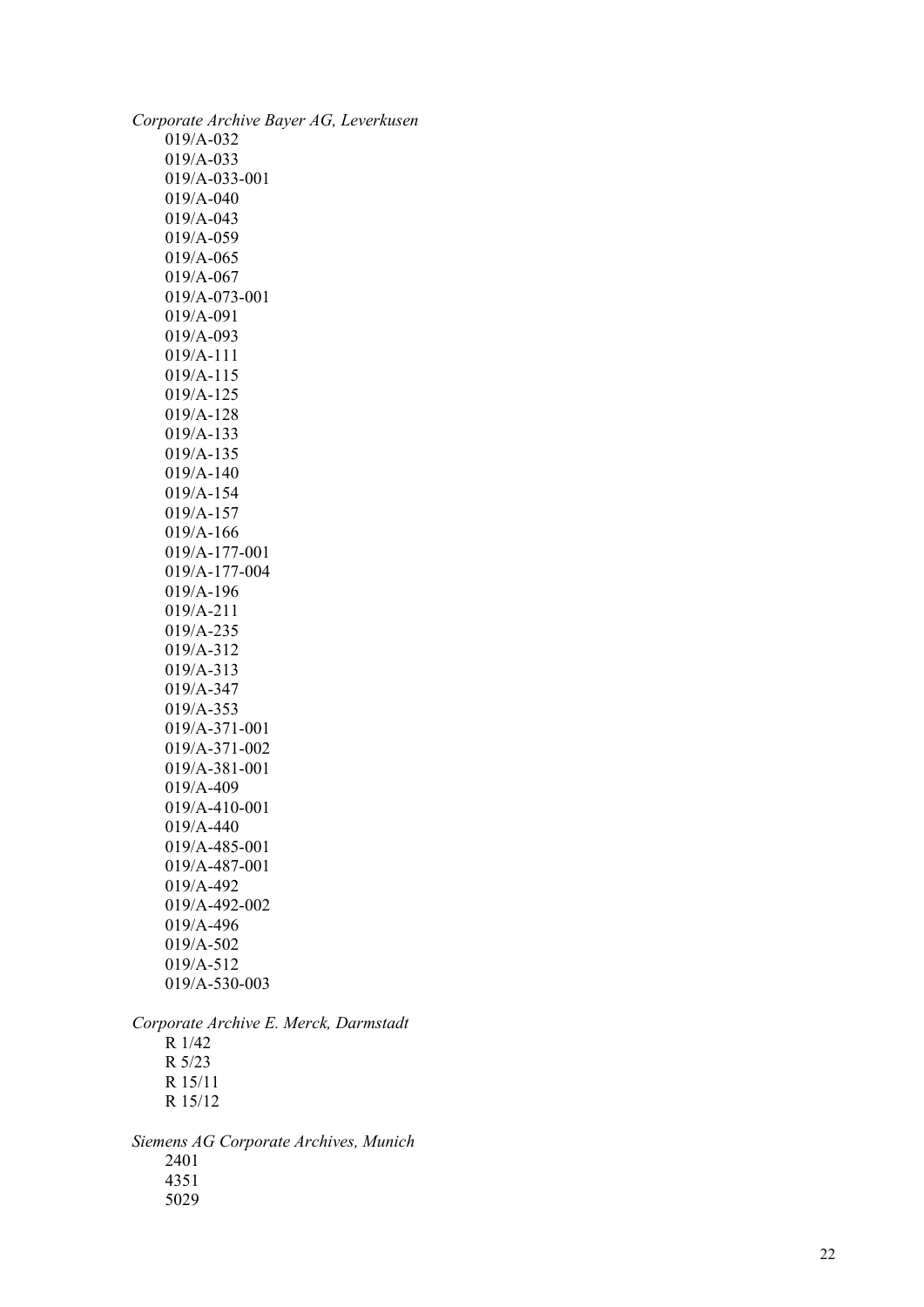### **Secondary Sources**

Abelshauser, W. (2002) Die BASF: Eine Unternehmensgeschichte C.H. Beck, München Aghion, P. and Tirole, J. (1994a) Opening the black box of innovation European Economic Review, 38, 701-710 Aghion, P. and Tirole, J. (1994b) The management of innovation Quarterly Journal of Economics, 109, 1185-1209 Agrawal, A. (2006) Engaging the inventor: Exploring licensing strategies for university inventions and the role of latent knowledge Strategic Management Journal, 27, 63-79 Anand, B.N. and Khanna, T. (2000) The structure of licensing contracts Journal of Industrial Economics, 48, 103-135 Arora, A., Ceccagnoli, M., and Cohen, W.M. (2007) Trading knowledge: An explorations of patent protection and other determinants of market transactions in technology and R&D In: Lamoreaux, N.R. and Sokoloff, K.L. (Eds.), Financing innovation in the United States, 1870 to the present, MIT Press, Cambridge / Mass., 2007, 365-403 Baten, J., Spadavecchia, A., Streb, J., and Yin, S. (2007) What Made Southwestern German Firms Innovative around 1900? Assessing the importance of intra- and inter-industry externalities Oxford Economic Papers, 59, Special Issue, i105-i126 Beer, J.J. (1959) The emergence of the Germany dye industry The University of Illinois Press, Urbana Borscheid, P. (1976) Naturwissenschaft, Staat und Industrie in Baden, 1848-1914 Ernst Klett, Stuttgart Bousquet, A., Cremer, H., Ivaldi, M. and Wolkowicz, M. (1998) Risk sharing in licensing International Journal of Industrial Organization, 16, 535-554 Brousseau, E., Coeurderoy, R., and Chaserant, C. (2007) The governance of contracts: Empirical evidence on technology licensing agreements Journal of Institutional and Theoretical Economics, 163, 205-235 Burhop, C. (2009) Pharmaceutical research in Wilhelmian Germany: The case of E. Merck Business History Review, 83, 475-503 Burhop, C. (2010) The transfer of patents in Imperial Germany Journal of Economic History, 70, 921-939 Burhop, C. and Wolff, G.B. (2005) A compromise estimate of German net national product, 1851-1913, and its implications for growth and the business cycle Journal of Economic History, 65, 613-657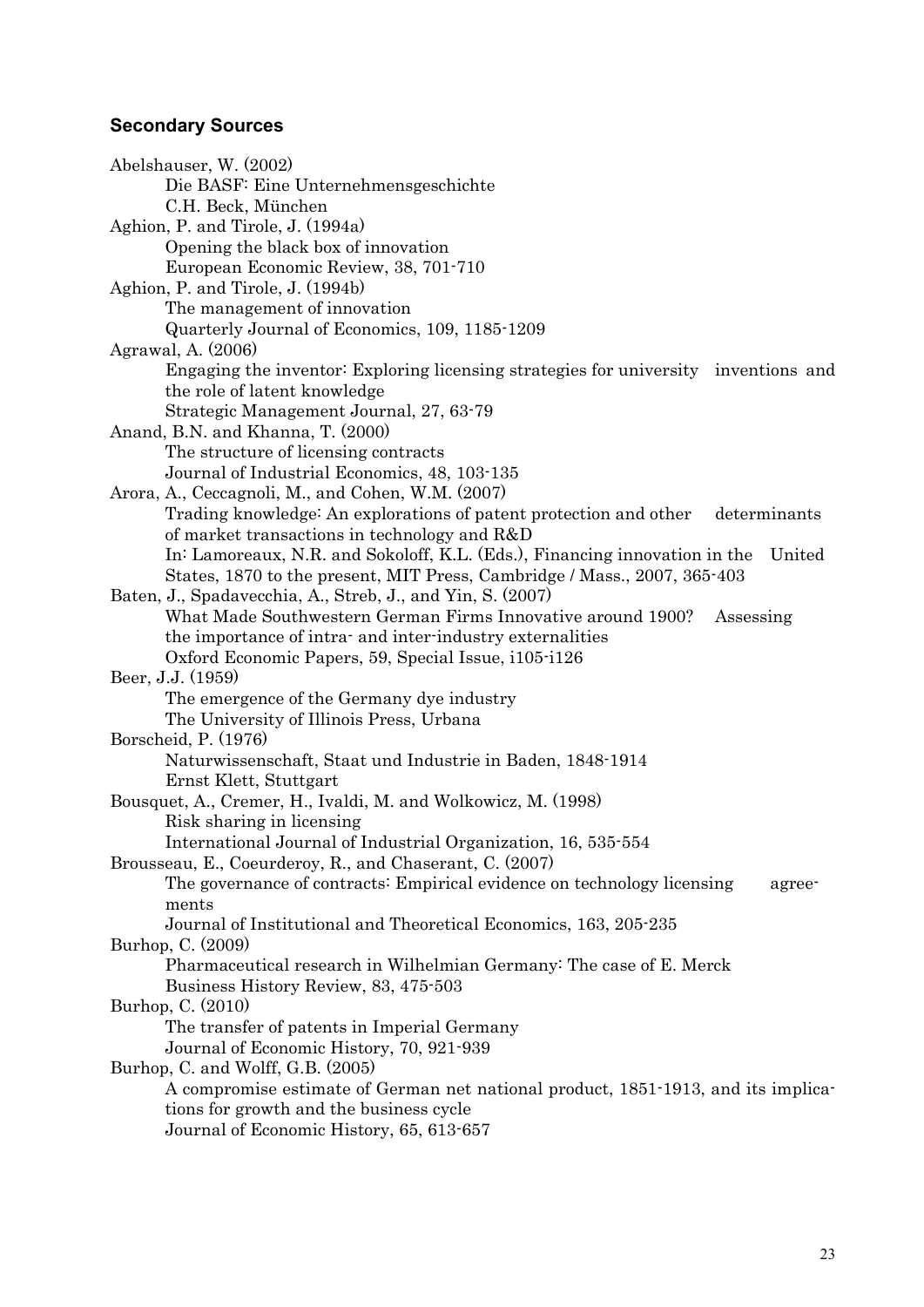| Burhop, C. and Lübbers, T. (2009)                                               |
|---------------------------------------------------------------------------------|
| Incentives and innovation? R&D management in Germany's chemical and<br>electri- |
| cal engineering industries around 1900                                          |
| Explorations in Economic History, 47, 100-111                                   |
| Dechenaux, E., Thursby, M., and Thursby, J. (2010)                              |
| Shirking, sharing risk and shelving: The role of university licensing contracts |
| International Journal of Industrial Organization, 27, 80-91                     |
| Dechenaux, E., Thursby, M., and Thursby, J. (2011)                              |
| Inventor moral hazard in university licensing: The role of contracts            |
| Research policy, 40, 94-104                                                     |
| Erker, P. (1990)                                                                |
| Zur Geschichte der Industrieforschung in den europäischen und amerikanischen    |
| Elektrokonzernen, 1890-1930                                                     |
| Zeitschrift für Unternehmensgeschichte, 35, 1990, 73-94                         |
| Feldenkirchen, W. (2003)                                                        |
| Siemens: Von der Werkstatt zum Weltunternehmen                                  |
| Piper, München                                                                  |
| Feldmann, M., Feller, I., Bercovitz, J., and Burton, R. (2002)                  |
| Equity and the technology transfer strategies of American research universities |
| Management Science, 48, 105-121                                                 |
| Galini, N.T. and Wright, B.D. (1990)                                            |
| Technology transfer under asymmetric information                                |
| RAND Journal of Economics, 21, 147-160                                          |
| Haber, L.F. (1958)                                                              |
| The chemical industry during the nineteenth century: A study of the economic    |
| aspect of applied chemistry in Europe and North America                         |
| Claredon Press, Oxford                                                          |
| Hack, L. (1998)                                                                 |
| Technologietransfer und Wissenstransformation: Zur Globalisierung der           |
| Forschungsorganisation von Siemens                                              |
| Westfälisches Dampfboot, Münster                                                |
| Heggen, A. (1975)                                                               |
| Erfindungsschutz und Industrialisierung in Preußen, 1793-1877                   |
| Vandenhoeck & Ruprecht, Göttingen                                               |
| Hoffmann, W.G. (1965)                                                           |
| Das Wachstum der deutschen Wirtschaft seit der Mitte des 19. Jahrhunderts       |
| Springer, Berlin                                                                |
| Homburg, E. (1992)                                                              |
| The emergence of research laboratories in the dyestuffs industry, 1870-1900     |
| British Journal for the History of Science, 25, 91-111                          |
| Homburg, E., Travis, A.S., and Schröter, H.G. (Eds, 1998)                       |
| The chemical industry in Europe, 1850-1914: Industrial growth, pollution, and   |
| professionalization                                                             |
| Kluwer, Dordrecht                                                               |
| Jensen, R. and Thursby, M. (2001)                                               |
| Proofs and prototypes for sale: The licensing of university inventions          |
| American Economic Review, 91, 240-259                                           |
| Kamien, M.I. and Tauman, Y. (1986)                                              |
| Fees versus royalties and the private value of a patent.                        |
| Quarterly Journal of Economics, 101, 471-491                                    |
| Katz, M.L. and Shapiro, C. (1985)                                               |
| On the licensing of innovations                                                 |
| RAND Journal of Economics, 16, 504-520                                          |
|                                                                                 |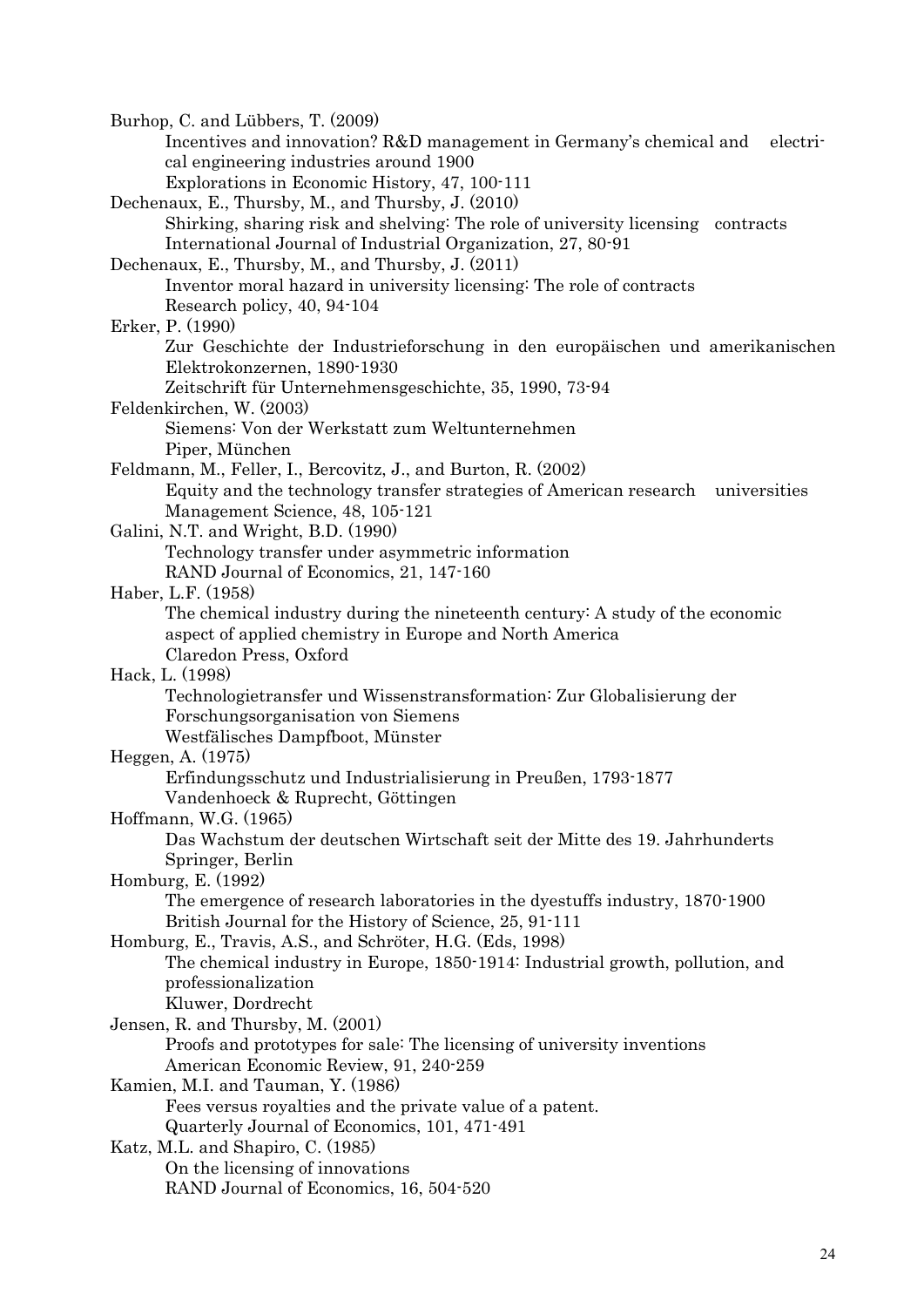Khan, B.Z. (1995) Property rights and patent litigation in early nineteenth-century America Journal of Economic History, 55, 58-97 Khan, B.Z. and Sokoloff, K.L. (1993) "Schemes of practical utility": Entrepreneurship and innovation among "Great inventors" in the United States, 1790-1865 Journal of Economic History, 53, 289-307 Khan, B. Z. and Sokoloff, K.L. (2004) Institutions and democratic invention in the 19th-century America: Evidence from the "Great inventors", 1790-1930 American Economic Review, Papers and Proceedings, 94, 395-401 Kocka, J. (1969) Unternehmensverwaltung und Angestelltenschaft am Beispiel Siemens, 1847-1914: Zum Verhältnis von Kapitalismus und Bürokratie in der deutschen Industrialisierung Ernst Klett, Stuttgart König, W. (1996) Science-based industry or industry-based science? Electrical engineering in Germany before World War I Technology and Culture, 37, 70-101 Lamoreaux, N.R. and Sokoloff, K.L. (1999) Inventors, firms, and the market for technology in the late nineteenth and early twentieth centuries In: Lamoreaux, N.R., Raff, D.G., and Temin, P. (Eds.): Learning by doing in markets, firms, and countries, University of Chicago Press, Chicago 1999, 19-57. Lamoreaux, N.R. and Sokoloff, K.L. (2000) The geography of invention in the American glass industry, 1870-1925 Journal of Economic History, 60, 700-729 Lamoreaux, N.R. and Sokoloff, K.L. (2001) Market trade and patents in the rise of a class of specialized inventors in the 19th century United States American Economic Review, Papers and Proceedings, 91, 39-44 Lübbers, T. (2009) Unternehmenskooperation auf dem Gebiet gewerblicher Schutzrechte in der chemischen, pharmazeutichen und elektrotechnischen Industrie, 1880-1914 Vierteljahrschrift für Sozial- und Wirtschaftsgeschichte, 95, 147-172 Mendi, P. (2005) The structure of payments in technology transfer contracts: Evidence from Spain Journal of Economics and Management Strategy, 14, 403-429 Mowery, D.C. (1983) The relationship between intrafirm and contractual forms of industrial research in American manufacturing, 1900-1940 Explorations in Economic History, 20, 351-374 Murmann, J.P. (2006) Knowledge and competitive advantage Cambridge University Press, Cambridge Nicholas, T. (2009) Spatial diversity in invention: Evidence from early R&D labs Journal of Economic Geography, 9, 1-31 Nicholas, T. (2010) The role of independent invention in U.S. technological development, 1880- 1930 Journal of Economic History, 70, 57-82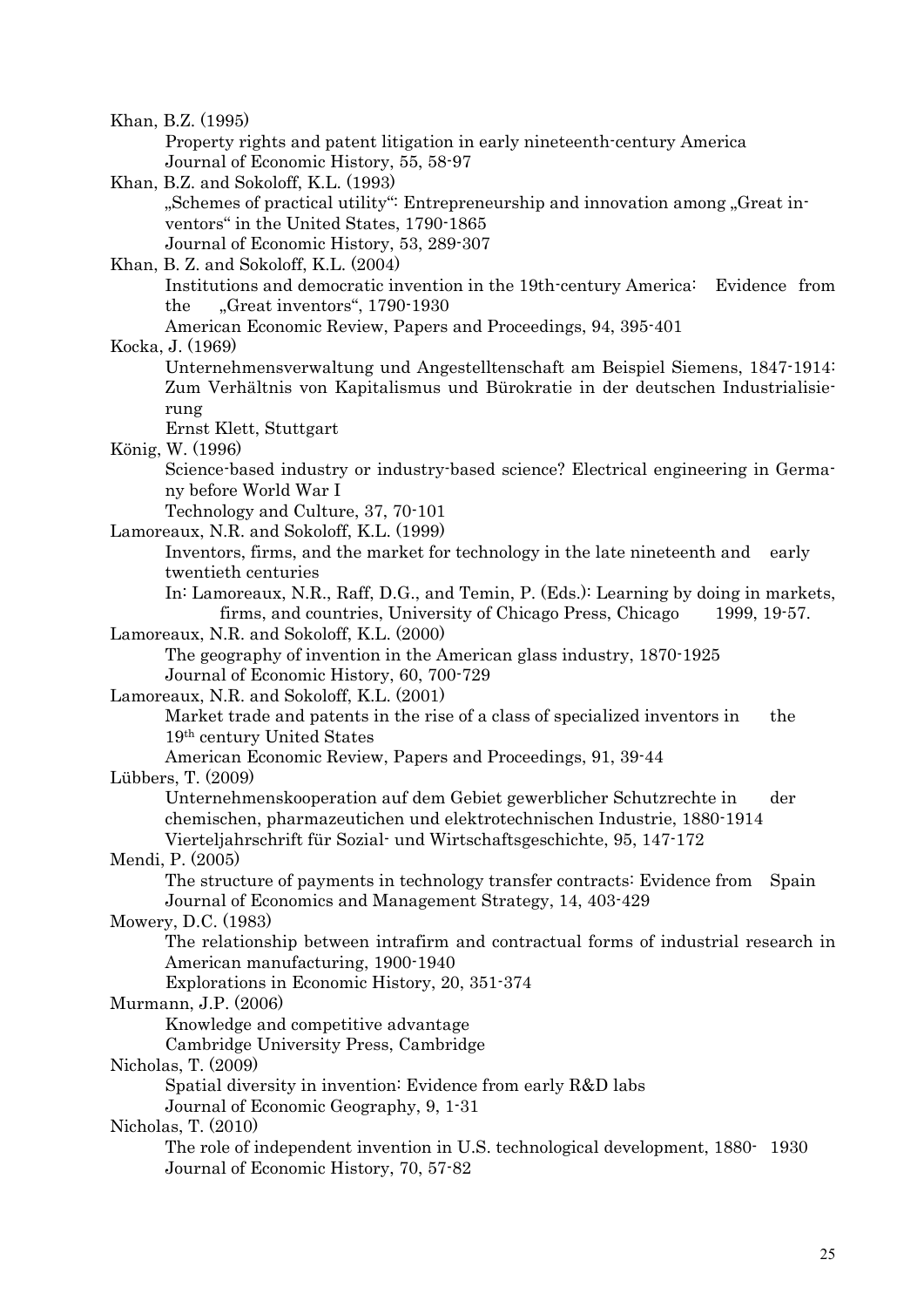Nicholas, T. (2011) Independent invention during the rise of the corporate economy in Britain and Japan Economic History Review, 2011, in print Pierenkemper, T. and Tilly, R.H. (2004) The German economy during the nineteenth century Berghan, New York Pohl, M. (1988) Emil Rathenau und die AEG AEG, Berlin Reinhardt, C. (1995) Vom Alizarinblau zum Thallin: Pharmazeutisch-chemische Forschung der BASF in den achtziger Jahren des 19. Jahrhunderts In: Schütt H., Weiss, B., eds., Brückenschläge. 25 Jahre Lehrstuhl für Geschichte der exakten Wissenschaften und der Technik an der Technischen Universitat Berlin Verlag für Wissenschafts- und Regionalgeschichte, Berlin, 253-276 Reinhardt, C. (1997) Forschung in der chemischen Industrie: Die Entwicklung synthetischer Farbstoffe bei BASF und Hoechst, 1863-1914 Unpublished PhD-Thesis, Technische Universität der Bergakademie Freiberg Reinhardt, C. and Travis A. S. (2000) Heinrich Caro and the Creation of Modern Chemical Industry Kluwer, Dordrecht Sakakibara, M. (2010) An empirical analysis of pricing in patent licensing contracts Industrial and Corporate Change, 19, 927-945 Sampat, B.N. (2006) Patenting and US academic research in the 20th century: The world before Bayh-Dole Research Policy, 30, 772-789 Schubert, H. (1987) Industrielaboratorien für Wissenschaftstransfer: Aufbau und Entwicklung der Siemensforschung bis zum Ende des Zweiten Weltkriegs anhand von Beispielen aus der Halbleiterforschung Centaurus, 30, 245-292 Schulz-Hanßen, K. (1970) Die Stellung der Elektroindustrie im Industrialisierungsprozeß Duncker & Humblot, Berlin Scotchmer, S. (2006) Innovation and Incentives MIT Press, Cambridge / Mass. Seckelmann, M. (2006) Industrialisierung, Internationalisierung und Patentrecht im Deutschen Reich, 1871-1914 Vittorio Klostermann, Frankfurt am Main Shapiro, C. (1985) Patent licensing and R&D rivalry American Economic Review, 75, 25-30 Streb, J., Baten, J., and Yin, S. (2006) Technological and geographical knowledge spillover in the German Empire, 1877- 1914 Economic History Review, 59, 343-373